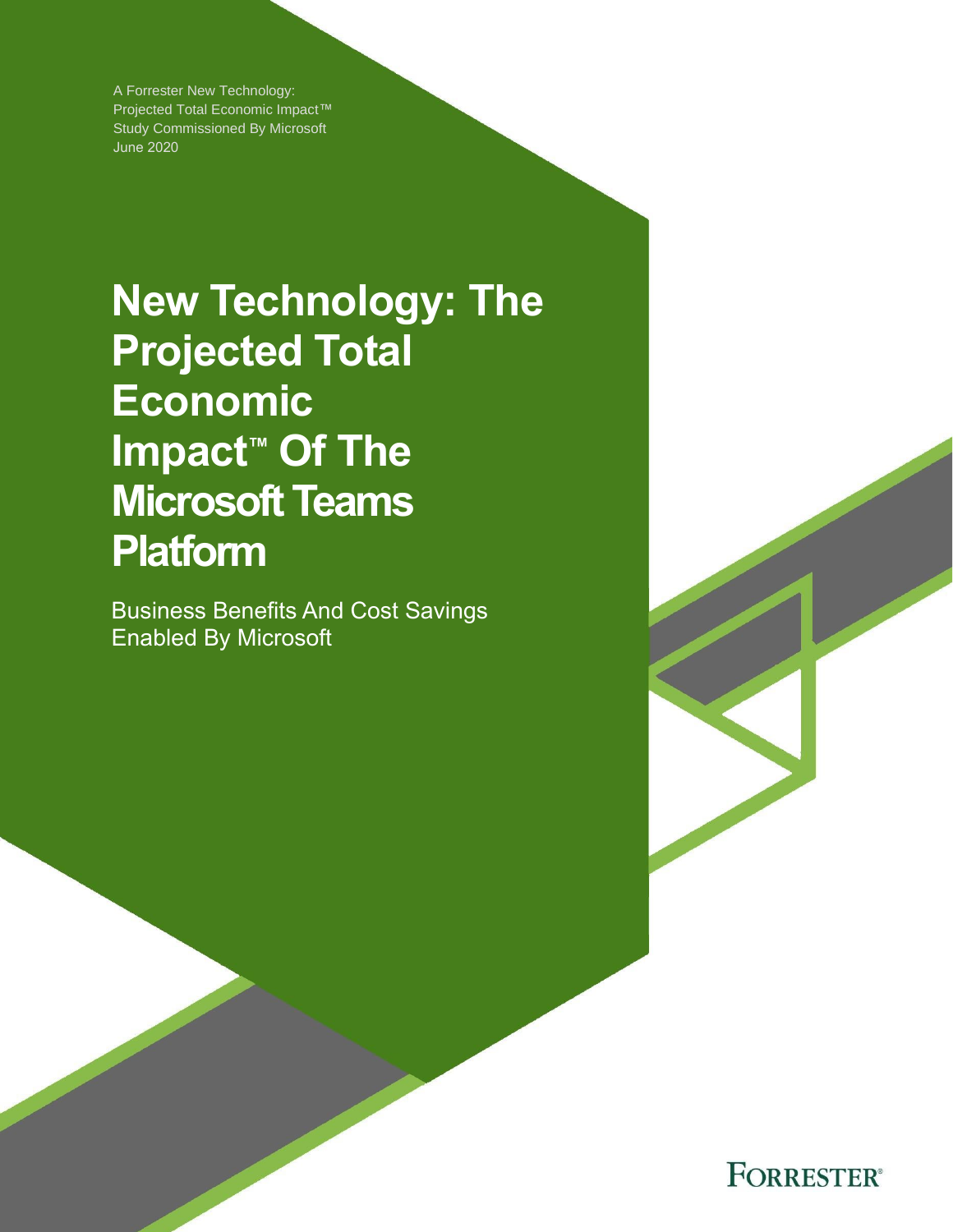# **Table Of Contents**

| <b>Executive Summary</b>                                    | 1  |
|-------------------------------------------------------------|----|
| <b>Key Findings</b>                                         | 1  |
| New Tech TEI Framework And Methodology                      | 4  |
| The Microsoft Teams Platform Customer Journey               | 5  |
| Interviewed Organizations                                   | 5  |
| <b>Key Challenges</b>                                       | 5  |
| <b>Key Results</b>                                          | 6  |
| Composite Organization                                      | 6  |
| <b>Analysis Of Benefits</b>                                 | 8  |
| <b>Productivity Savings From Using Microsoft Teams</b>      | 8  |
| Savings From Reducing Burden On Help Desk And HR            | 10 |
| <b>Application Development Savings</b>                      | 11 |
| <b>Improved Organizational Security</b>                     | 13 |
| <b>Unquantified Benefits</b>                                | 15 |
| Flexibility                                                 | 15 |
| <b>Analysis Of Costs</b>                                    | 17 |
| <b>Rollout And Ongoing Management Costs</b>                 | 17 |
| Low-Code Development Costs                                  | 18 |
| <b>Financial Summary</b>                                    | 20 |
| <b>Microsoft Teams Platform: Overview</b>                   | 21 |
| Appendix A: New Technology: Projected Total Economic Impact | 22 |
| <b>Appendix B: Endnotes</b>                                 | 23 |

#### ABOUT FORRESTER CONSULTING

Forrester Consulting provides independent and objective research-based consulting to help leaders succeed in their organizations. Ranging in scope from a short strategy session to custom projects, Forrester's Consulting services connect you directly with research analysts who apply expert insight to your specific business challenges. For more information, visit forrester.com/consulting.

© 2020, Forrester Research, Inc. All rights reserved. Unauthorized reproduction is strictly prohibited. Information is based on best available resources. Opinions reflect judgment at the time and are subject to change. Forrester®, Technographics®, Forrester Wave, RoleView, TechRadar, and Total Economic Impact are trademarks of Forrester Research, Inc. All other trademarks are the property of their respective companies. For additional information, go to forrester.com.

# **FORRESTER®**

**Project Director:** Julia Fadzeyeva

**Project Contributor:**  Sanitra Desai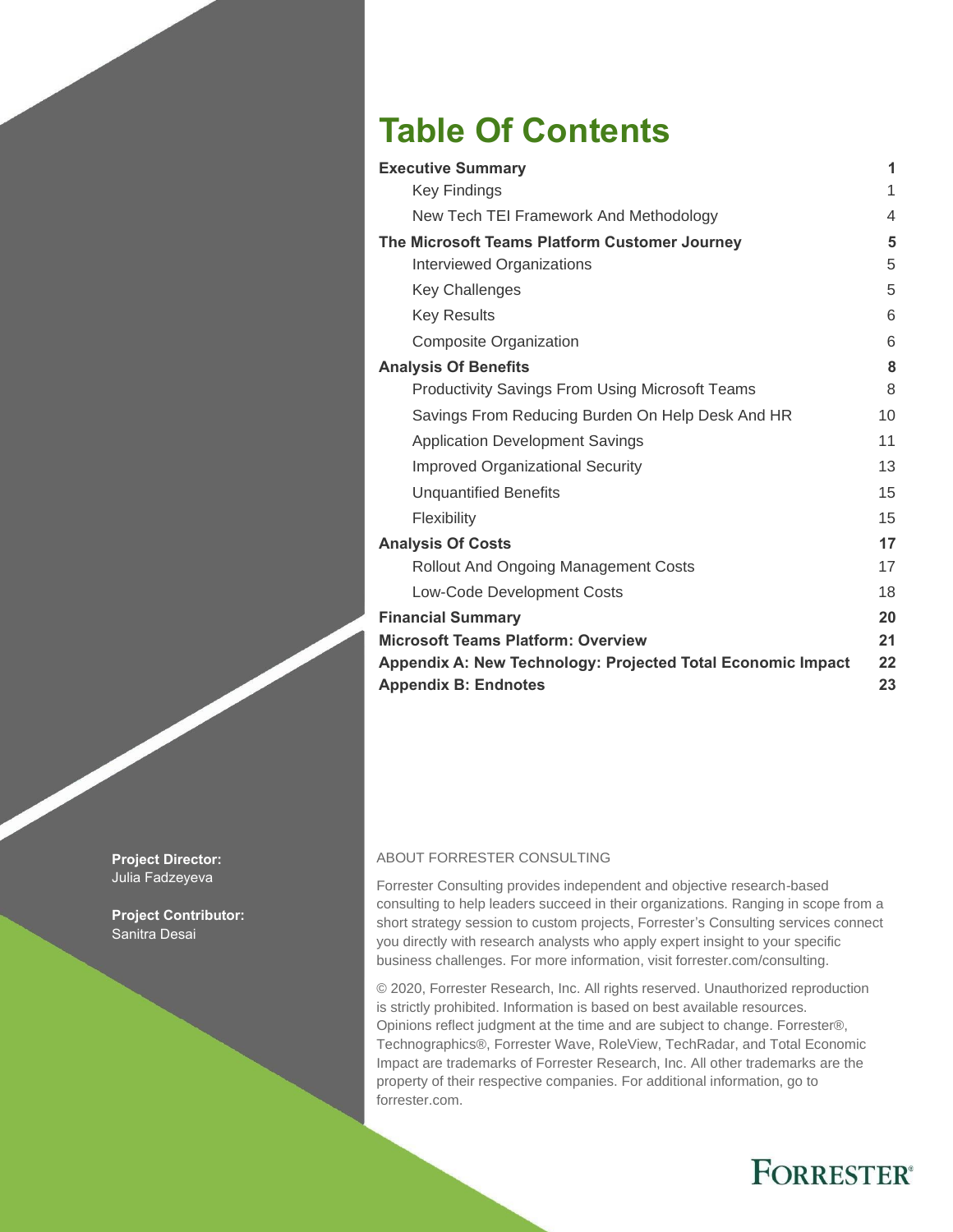#### **Projected Benefits**



Productivity savings from using Microsoft Teams platform: **\$8.8M to \$21.7M**



Savings from reducing burden on help desk and HR: **\$525K to \$787K**



Application development savings: **\$231K to \$363K**

# **Executive Summary**

Collaboration has become a key piece of any successful organization and is essential to driving better business results.<sup>1</sup> But with an increase in collaboration comes the need for technology to provide employees with easy access to information, tools to perform daily tasks, and the ability to quickly collaborate with colleagues to improve daily work experiences and achieve better business outcomes. 2

When using Microsoft Teams as a platform, customers acquire a hub for workplace collaboration, where developers and users can leverage the native platform capabilities of Microsoft Teams to integrate custom solutions and traditional full-code and low-code technology to create apps, automate processes, and foster a data-driven culture. Microsoft commissioned Forrester Consulting to conduct a Total Economic Impact™ (TEI) study and examine the potential return on investment (PROI) enterprises may realize by rolling out Microsoft Teams platform. The purpose of this study is to provide readers with a framework to evaluate the potential financial impact of the Microsoft Teams platform on their organizations.

To better understand the benefits, costs, and risks associated with this investment, Forrester interviewed six customers and two partners with up to two years of experience using Microsoft Teams platform.

Prior to leveraging the Microsoft Teams platform, IT organizations at the interviewed companies struggled to drive adoption for productivity and data visualization tools already available to employees. Employees constantly switched between applications and tools throughout the day, losing time and momentum. To collaborate more efficiently with their colleagues, employees sometimes chose publicly available third-party communication applications, increasing risks for data security for the organizations.

Using the Microsoft Teams platform as a hub for teamwork enabled organizations to reduce disruptions to employee productivity, helped IT and security teams strengthen protection against data leaks, and contributed to a culture of citizen developers that, in turn, accelerated business digitization and innovation.

#### Key Findings

**Quantified projected benefits.** The following present value (PV) quantified benefits are representative of those experienced by the companies interviewed:

› **Productivity growth enabled by Microsoft Teams platform leads to \$8.8 million to \$21.7 million savings in labor costs over three years.** Prior to using Microsoft Teams platform, organizations found that employees frequently switched between applications throughout a workday, including their email, instant messaging, and other tools needed to complete their daily tasks. The Teams platform transforms the experience by providing a central hub for existing tools and inspires the creation of new workflows and automations. This empowers workers to reduce app switching and be more efficient and saves each employee, on average, 15 to 25 minutes per day.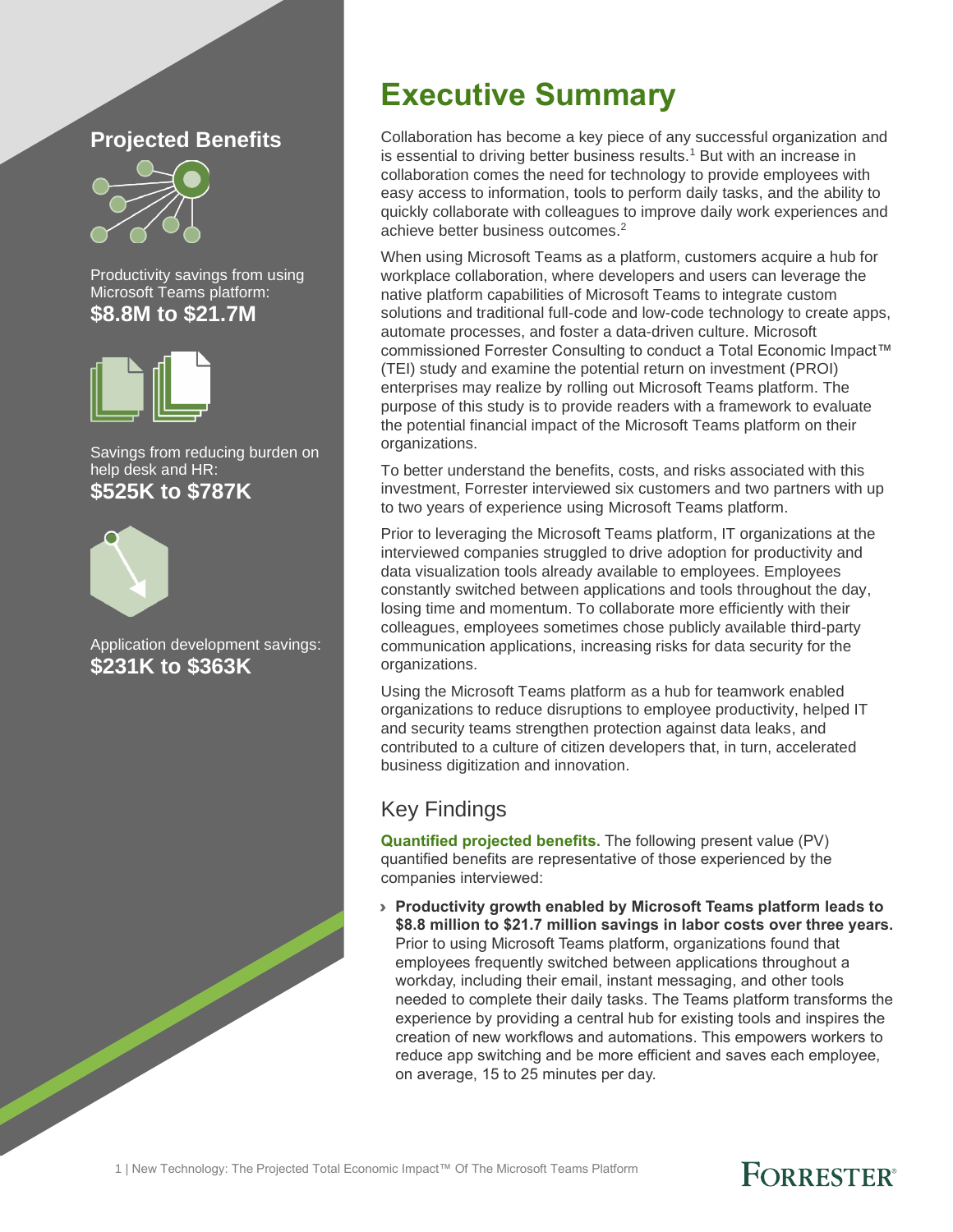#### **Key Outcomes (Three-Year)**



**PROI 393% to 1,085%**

**Projected benefits PV \$9.5 million to \$22.9 million**

**Projected NPV \$7.6 million to \$21.0 million**

**Total costs \$1.9 million**

- › **Use of bots to handle employee questions reduces the number of IT and HR support tickets by 10% to 15%.** Prior to the Microsoft Teams platform, employees frequently contacted the help desk, HR, or other dedicated resources for guidance on simple tasks. The Microsoft Teams platform allows the use of automated chatbots to deliver answers, which saves \$525K to \$787K over three years.
- › **Development cost savings of \$231K to \$363K result from shifting internal application development to citizen developers in place of professional and IT developers.** The Microsoft Teams platform supports low-code authoring so business users can take on application projects. This shortens development timelines and reduces the total cost to develop applications.
- › **The chance of a major security breach decreases.** Working with the Microsoft Teams platform delivers a 1% to 5% reduction in the likelihood of a major data breach, which can cause damage in the form of brand reputation, stock price, and cost of remediation efforts.

**Unquantified benefits.** The interviewed organizations experienced the following benefits, which are not quantified for this study:

- › **Increased employee engagement.** Before using the Teams platform, employees frequently switched between apps and tools to complete daily tasks. This interrupted employees' flow and contributed to their frustration. The easy-to-use productivity apps collaboration platform has become a landing zone for many daily activities, enabling more productive work and leading to a better employee experience (EX).
- › **Improved insights to influence decision making.** The Teams platform enables integration with data visualization tools that help present realtime data in an easy-to-digest visual format. Simultaneous access to data in Teams channels or chats empowers users to access and analyze the information they need to make decisions quickly.
- › **Better business outcomes.** As a hub for workplace collaboration, the Microsoft Teams platform creates opportunities to serve customers more efficiently and contributes to cost savings and new previously untapped revenue streams.

**Costs.** The interviewed organizations experienced the following riskadjusted PV costs:

- › **Enablement, training, and ongoing management.** A core group of IT and developers set up the Microsoft Teams platform, built custom tools, and enabled integrations with chosen applications (both Microsoft and third-party) over the course of six months, on average. At the same time, two change management FTEs (on average) ensured that the end users were familiar with the new platform capabilities. Two IT and development FTEs were dedicated to managing the platform. The time of all employees involved in the rollout and further platform management sums to a risk-adjusted, three-year PV of \$1.9M.
- › **Low-code development costs.** The interviewed organizations incurred ongoing costs of application development by business users, which amounted to a risk-adjusted three-year PV of \$76,390**.**

Forrester modeled a range of projected low-, medium-, and high-impact outcomes based on evaluated risk. This financial analysis projects that the composite organization accrues the following three-year net present value (NPV) for each scenario by enabling Microsoft Teams platform:

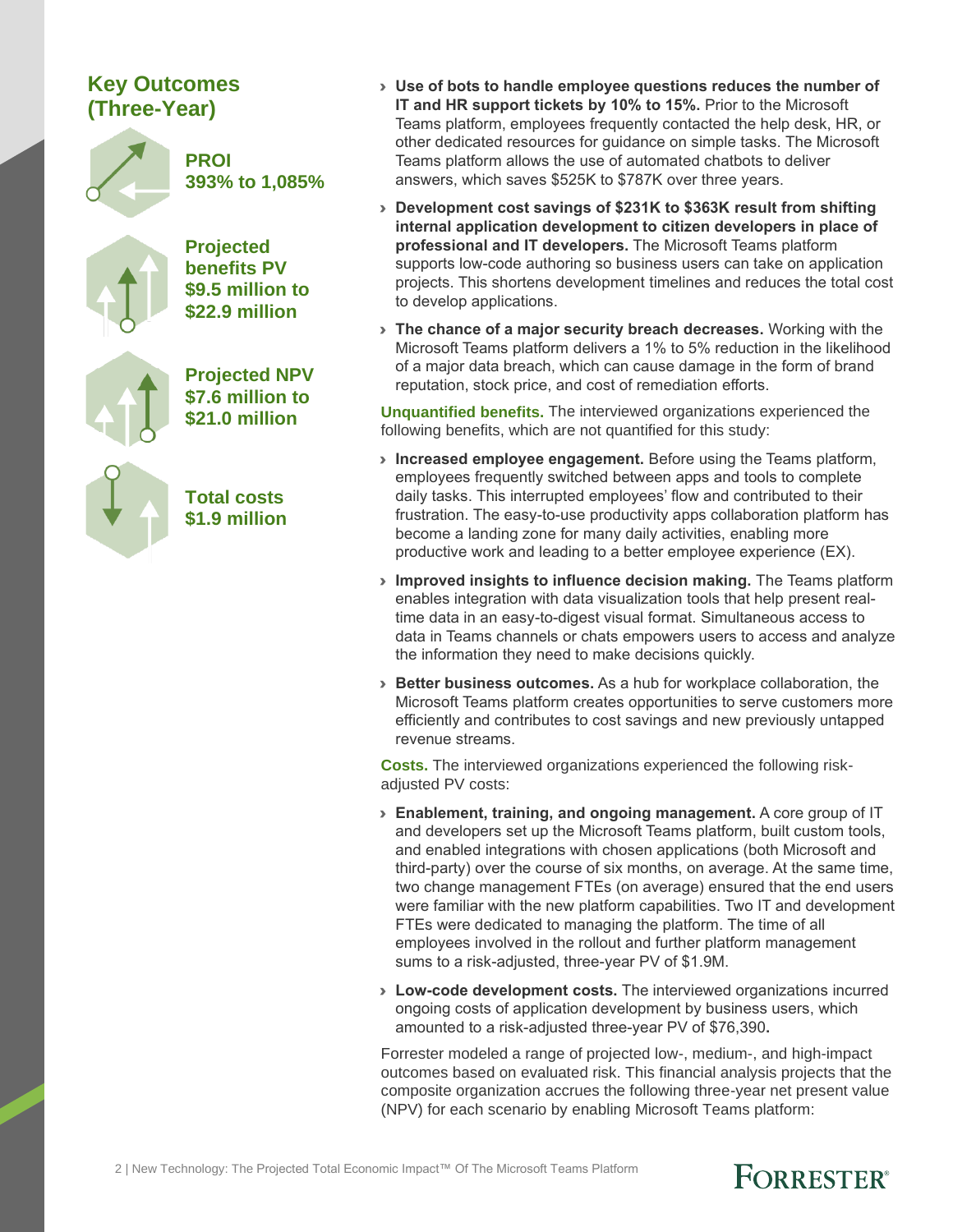- › Projected high impact of a \$21.0 million NPV and projected ROI of 1,085%.
- › Projected medium impact of a \$14.0 million NPV and projected ROI of 723%.
- › Projected low impact of a \$7.6 million NPV and projected ROI of 393%.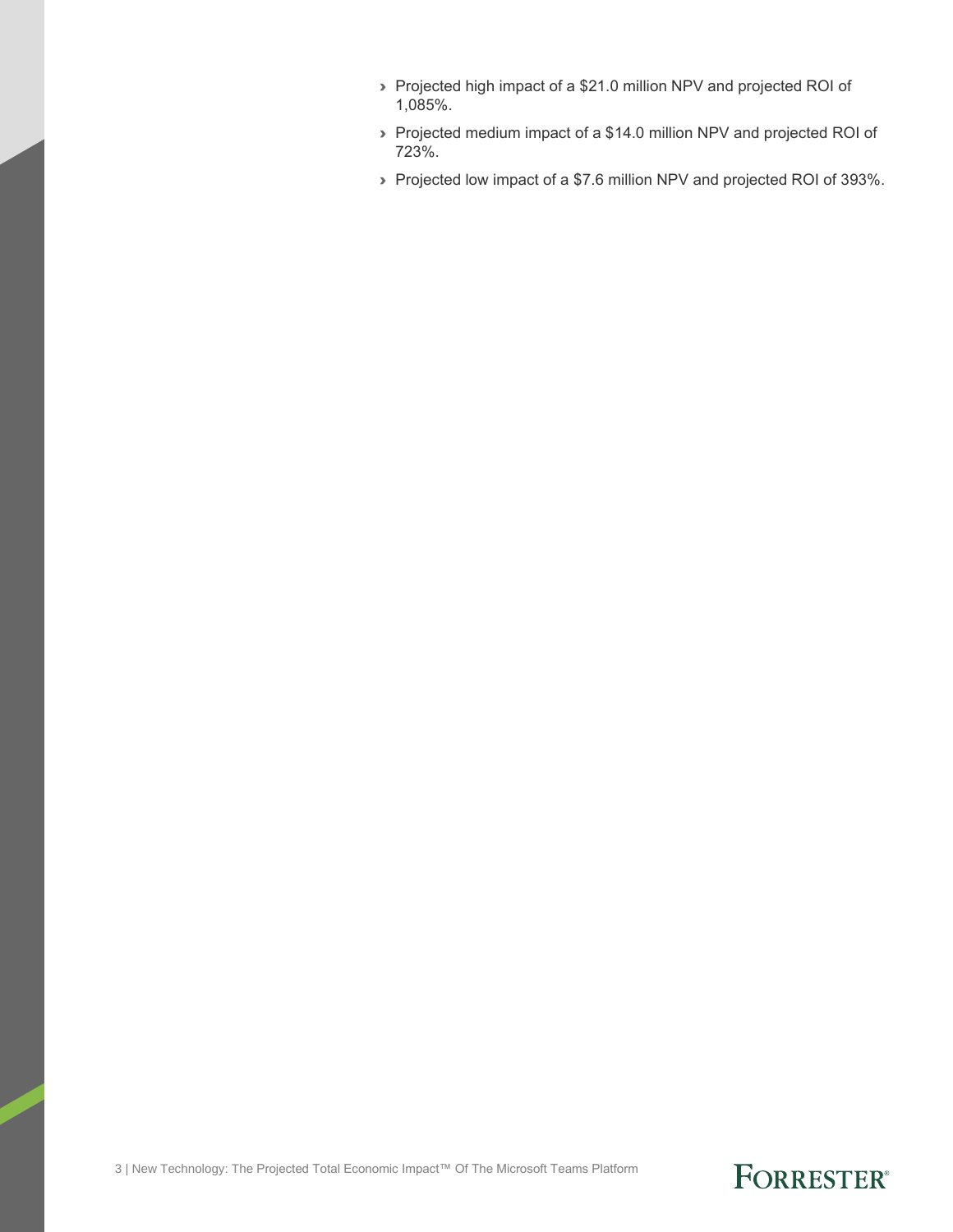#### New Tech TEI Framework And Methodology

From the information provided in the interviews, Forrester has constructed a New Technology: Projected Total Economic Impact™ (New Tech TEI) framework for those organizations considering implementing the Microsoft Teams platform.

The objective of the framework is to identify the potential cost, benefit, flexibility, and risk factors that affect the investment decision. Forrester took a multistep approach to evaluate the projected impact the Microsoft Teams platform may have on an organization:



#### **DUE DILIGENCE**

Interviewed Microsoft stakeholders and Forrester analysts to gather data relative to Microsoft Teams platform.



#### **EARLY-IMPLEMENTATION CUSTOMER INTERVIEWS**

Interviewed two Microsoft partners and six organizations using Microsoft Teams platform in a pilot or beta stage to obtain data with respect to projected costs, benefits, and risks.



#### **COMPOSITE ORGANIZATION**

Designed a composite organization based on characteristics of the interviewed organizations.



#### **PROJECTED FINANCIAL MODEL FRAMEWORK**

Constructed a financial model projection representative of the interviews using the New Tech TEI methodology and risk-adjusted the financial model based on issues and concerns of the interviewed organizations.



#### **CASE STUDY**

Employed four fundamental elements of New Tech TEI in modeling Microsoft Teams platform's potential impact: benefits, costs, flexibility, and risks. Given the increasing sophistication that enterprises have regarding ROI analyses related to IT investments, Forrester's TEI methodology serves to project a complete picture of the total economic impact of purchase decisions. Please see Appendix A for additional information on the New Tech TEI methodology.

**DISCLOSURES** 

Readers should be aware of the following:

This study is commissioned by Microsoft and delivered by Forrester Consulting. It is not meant to be used as a competitive analysis.

Forrester makes no assumptions as to the potential ROI that other organizations will receive. Forrester strongly advises that readers use their own estimates within the framework provided in the report to determine the appropriateness of an investment in the Microsoft Teams platform.

Microsoft reviewed and provided feedback to Forrester, but Forrester maintains editorial control over the study and its findings and does not accept changes to the study that contradict Forrester's findings or obscure the meaning of the study.

Microsoft provided the customer names for the interviews but did not participate in the interviews.

The New Tech TEI methodology helps companies demonstrate and justify the projected tangible value of technology initiatives to both senior management and other key business stakeholders.

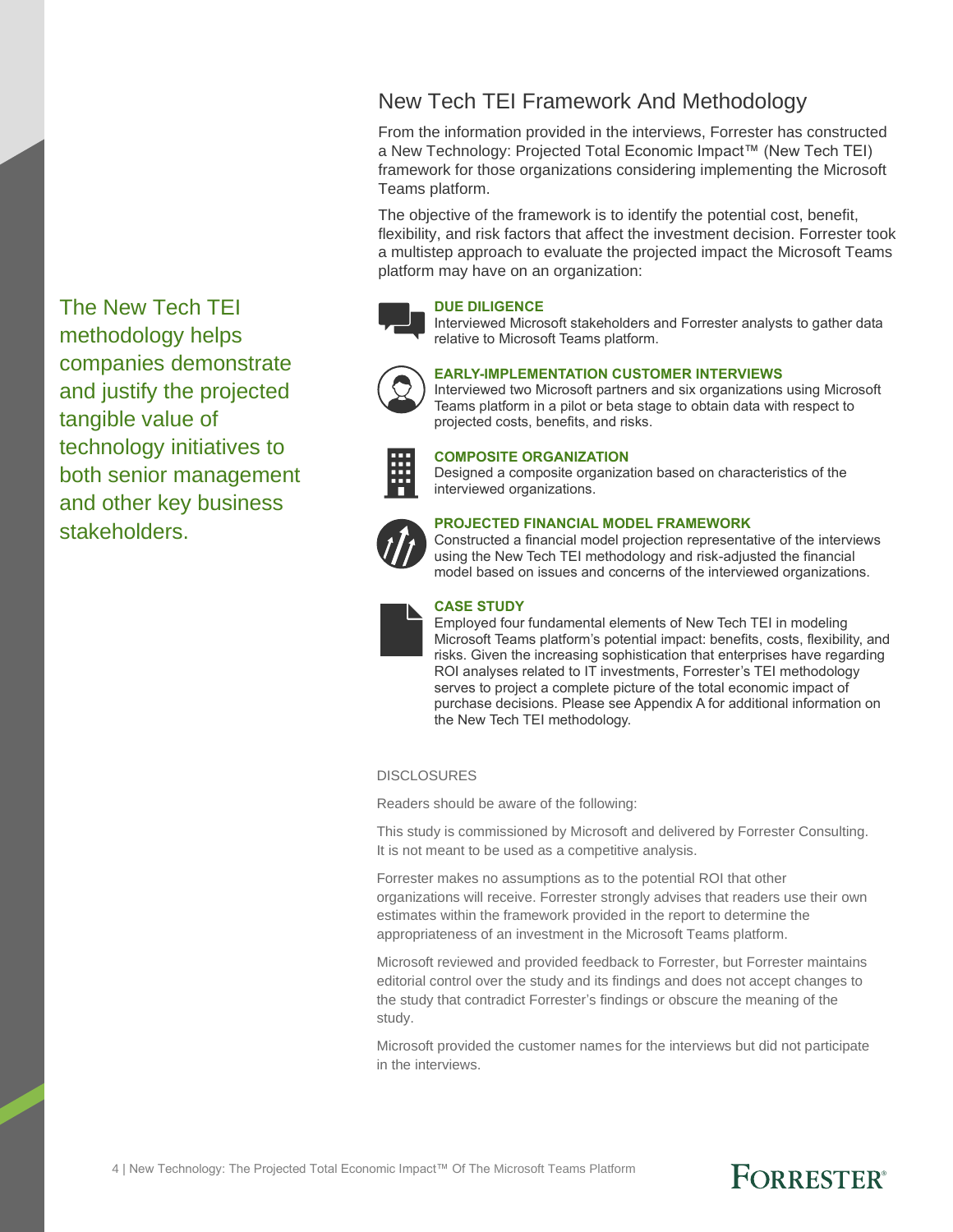# **The Microsoft Teams Platform Customer Journey**

#### **BEFORE AND AFTER IMPLEMENTING TEAMS PLATFORM**

#### Interviewed Organizations

For this study, Forrester conducted six interviews with Microsoft Teams platform customers and two interviews with Microsoft partners\*. Interviewed organizations include the following:

| <b>INDUSTRY</b>           | <b>REGION</b> | <b>INTERVIEWEE(S)</b>                                                             | <b>NUMBER OF</b><br><b>EMPLOYEES</b> |
|---------------------------|---------------|-----------------------------------------------------------------------------------|--------------------------------------|
| Telecommunications        | Global        | Business alignment manager, HR solutions                                          | 45,000 employees                     |
| <b>Financial services</b> | North America | Collaboration advisor<br>Product owner, modern workplace and AI                   | 23,000 employees                     |
| Healthcare                | North America | Chief innovation officer                                                          | 70,000 employees                     |
| Telecommunications        | Global        | Field digitization principal                                                      | 26,000 employees                     |
| Professional services     | Global        | Platform customer success manager                                                 | 300,000 employees                    |
| Oil services              | Global        | Senior applications analyst                                                       | 55,000 employees,                    |
| Professional services*    | <b>APAC</b>   | Marketing director<br>Head of technical services<br>Managing director of business | 30 employees                         |
| Professional services*    | Global        | Principal architect<br>VP of business development                                 | 500 employees                        |

\*partner

#### Key Challenges

Prior to using the Microsoft Teams platform as a hub for teamwork, companies experienced the following challenges:

- › **Fragmented tools created inefficiency for users.** With Microsoft 365, organizations had access to tools to increase efficiency, obtain better insights, and improve EX, but no easy way to deliver these tools to employees' fingertips. "We were looking for a platform to build all of our operating systems around whether it would be our project management or reporting for projects," said the business alignment manager.
- › **App switching resulted in loss of productivity.** Interviewed customer highlighted that employees struggled with constantly moving between applications and tools throughout the day. "While people were happy with the opportunity to use different tools, a lot of end users were raising the issue of not knowing what tool to use when, and it sometimes got complicated to go to multiple places to get the information, depending on which team is using which platform," said the collaboration advisor at a financial services company. Companies looked to move away from siloed solutions into a centralized companywide environment.

"There were questions around 'why do I need to go in all these different platforms to work on pretty much the same use cases; why can't we just have one?' That's when we started to evaluate if Teams could be an answer to all those questions."

*Collaboration advisor, financial services*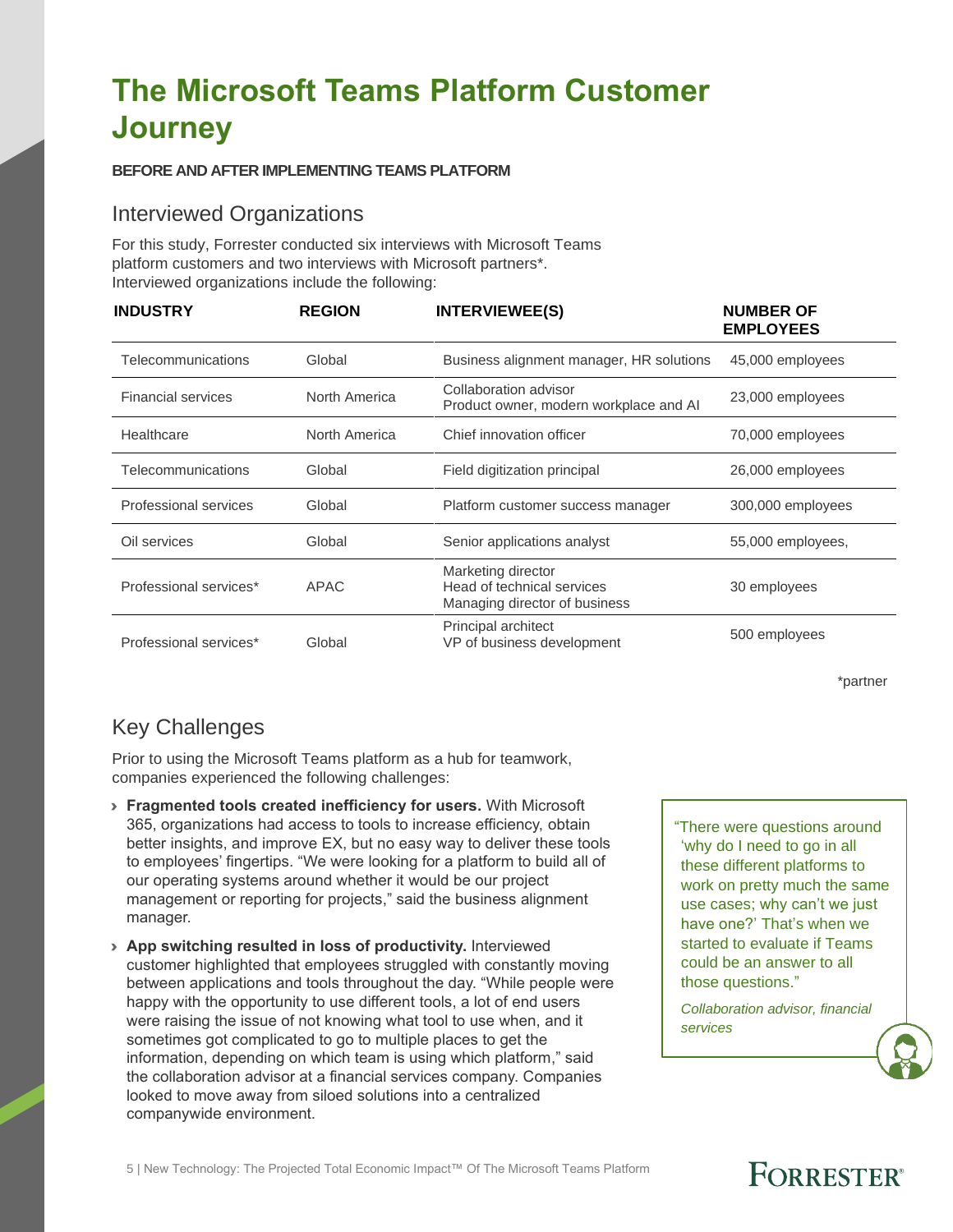› **Use of unsanctioned third-party communication applications posed security threats.** Due to lack of an enterprise communication tool that answered their needs for features, mobility, and convenience, many end users utilized public third-party applications for business purposes. Organizations could not properly control the information shared via these communication apps and ensure compliance with industry regulations. The chief innovation officer at a healthcare company told Forrester: "We wanted to give [users] a safe environment where they wouldn't have to think twice about what they were doing and what information was being shared. We wanted to start giving them a platform that was secure to promote a peace of mind for our employees."

#### Key Results

The interviews revealed that key results from the Microsoft Teams platform investment include:

- › **Accelerated business digitization and innovation.** Organizations leveraged the Microsoft Teams platform to 1) automate manual workflows, improving employee productivity, and 2) make real-time insights readily available to end users, empowering them to innovate. Organizations have seen a surge in citizen development and a reduction in application development timelines. As a result, new apps and workflow automations become available to end users in a matter of weeks rather than months, allowing companies to reap their benefits faster.
- › **Fewer disruptions to employees' productivity.** All employees working on a team have access to exactly the same information often pulled together from multiple sources — eliminating the need for superfluous meetings and lengthy email exchanges. Employees can therefore find relevant work-related data with no disruption to their workflow.
- › **Improved protection against data leaks.** By providing the tools that help employees succeed in their daily jobs, organizations have converted users from public third-party communication apps to enterprise ones, reducing risks of data leaks. The principal architect at a professional services company said: "With Teams, you know that you are in a professional environment. It's all on the network. It just provides that extra level of security."

#### Composite Organization

Based on the interviews, Forrester constructed a TEI framework, a composite company, and an associated ROI analysis that illustrates the areas financially affected. The composite organization is representative of the companies of the six customers that Forrester interviewed and is used to present the aggregate financial analysis in the next section. The composite organization that Forrester synthesized from the customer interviews has the following characteristics:

**Description of composite.** The composite organization is a global, multibillion-dollar company with a strong brand and a large customer base. Of the 30,000 employees spread across many business lines, 10% to 15% are active users of the Microsoft Teams platform. Active users rely on the platform to perform their daily tasks. The remaining employees are currently using Teams for communication purposes only.

"Discoveries aren't leveraged if you are not able to seamlessly work as part of a team."

*Platform customer success manager, professional services*

"Teams provides to the employee a comfort zone for his or her day-to-day activity. Employees have fewer interfaces, and it's easier for them to complete their day-today tasks. They are more confident about their ability to navigate this massive load of information that is shared through a big organization."

*Collaboration advisor, financial services*

"Making sure every single team member is aware of every single change that's going on across that entire lifecycle is no longer as big of a problem as it used to be because everyone updates it in one Teams site that says, 'This is what's happening.' And at least, whoever needs to know can say, 'Oh, OK, that's that relevant to my job,' and give some input as to whether you go forward with the change or not. It breaks down the silos of how we operated previously.'"

*Senior applications analyst, oil services*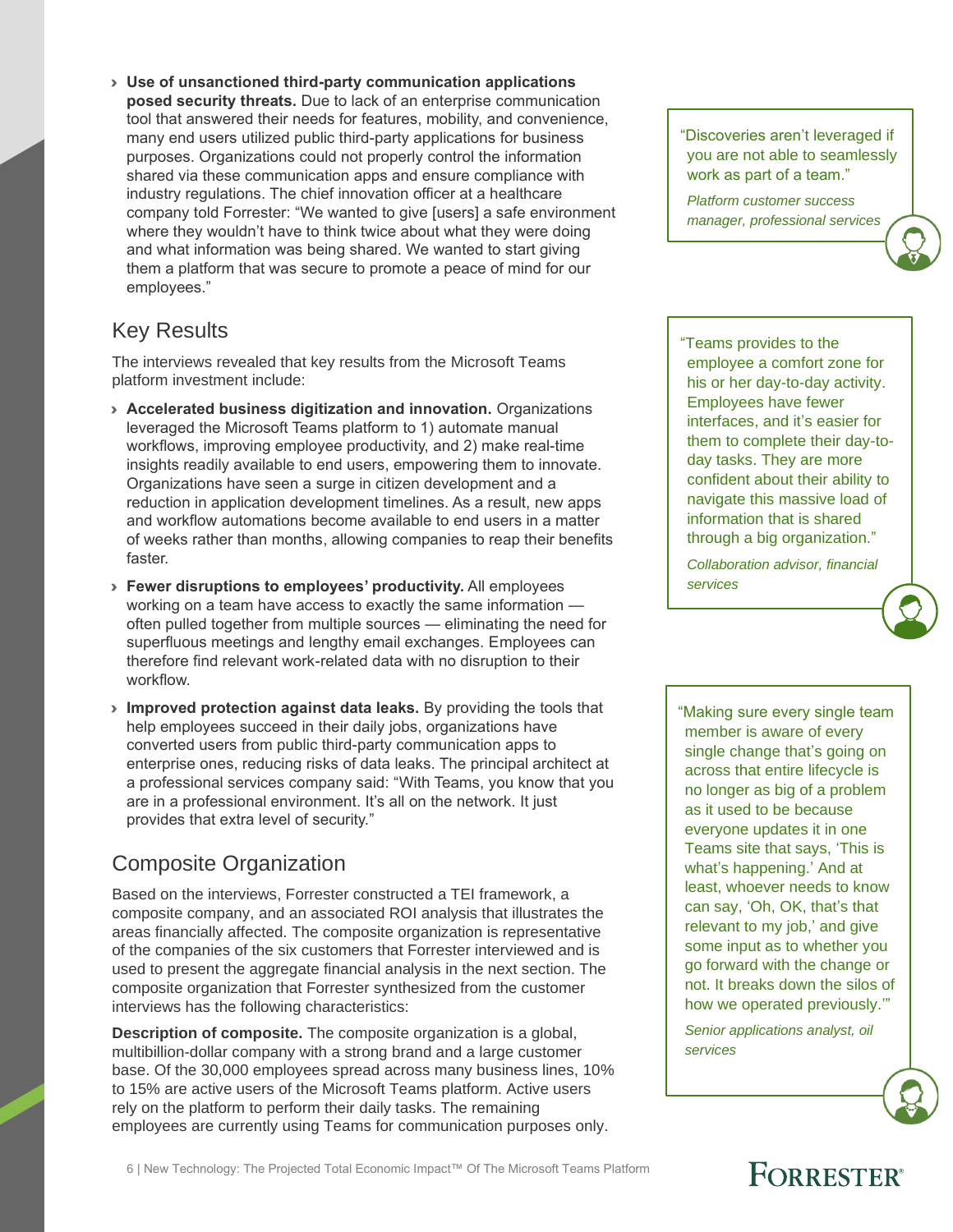**Deployment characteristics.** The organization is a Microsoft 365 customer and had been using Teams for chat, audio-, and videoconferencing. The organization has access to Microsoft Power Platform (Power BI, Power Apps, and Power Automate) as well as SharePoint, Exchange, Office Apps, and OneDrive. The organization realizes a need to maximize the value of the Microsoft 365 suite and drive business digitization. In pursuit of this outcome, the organization decides to use Microsoft Teams platform as a hub for teamwork and applications and begins a gradual rollout.

### **Key assumptions:**

- \$10B in revenue
- 30,000 employees
- Worldwide operations
- Microsoft 365 customer with access to Teams platform

7 | New Technology: The Projected Total Economic Impact™ Of The Microsoft Teams Platform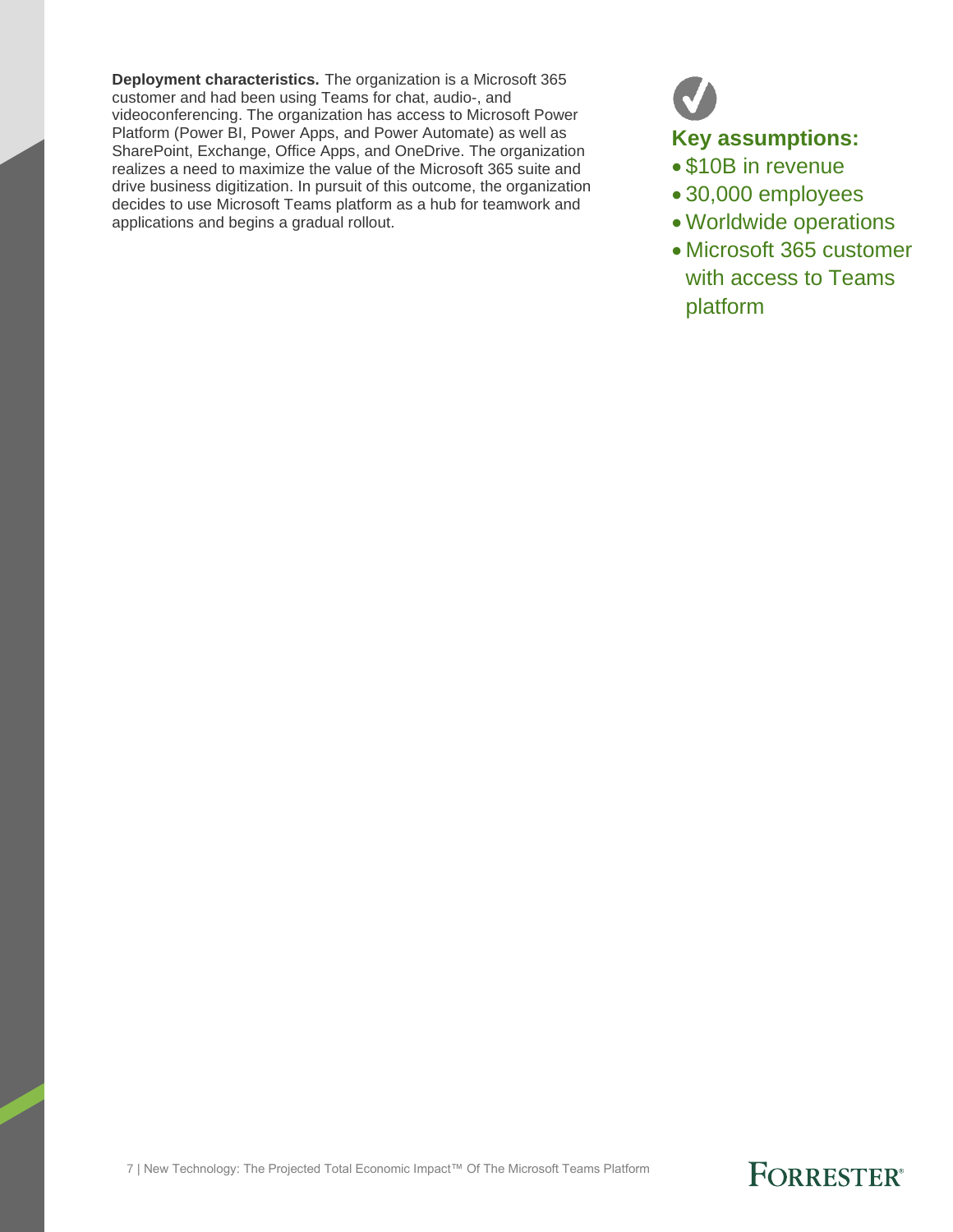# **Analysis Of Benefits**

#### **QUANTIFIED BENEFIT DATA AS APPLIED TO THE COMPOSITE**

| <b>Total Projected Benefits</b> |              |               |               |              |                                |
|---------------------------------|--------------|---------------|---------------|--------------|--------------------------------|
| <b>PROJECTED BENEFITS</b>       | <b>YEAR1</b> | <b>YEAR 2</b> | <b>YEAR 3</b> | <b>TOTAL</b> | <b>PRESENT</b><br><b>VALUE</b> |
| Total projected benefits (low)  | \$2,291,018  | \$3,724,396   | \$5,840,289   | \$11,855,703 | \$9,548,652                    |
| Total projected benefits (mid)  | \$3,907,805  | \$6,168,339   | \$9,689,973   | \$19,766,117 | \$15,930,571                   |
| Total projected benefits (high) | \$5,550,512  | \$8,913,301   | \$14,004,697  | \$28,468,510 | \$22,934,221                   |

#### Productivity Savings From Using Microsoft Teams Platform

According to Forrester's Employee Experience Index, employees are more likely to be engaged when they believe their IT department is focusing on helping them be productive.<sup>3</sup> Technology available to employees at their workplace needs to create conditions for them to succeed and make progress in their work, and nothing saps the brain's ability to complete complex knowledge work more than multitasking.<sup>4</sup>

Prior to using the Teams platform, most interviewed companies found that employees' attention was indeed pulled in different directions as they needed to frequently switch between tools throughout a workday, including their email, instant messaging, and tools needed to complete their daily tasks. The Teams platform enables companies to create a central hub for most employee needs, empowering workers to collaborate effectively and seamlessly access tools needed to perform their tasks. "[The] Teams platform gives us a venue to bring all our apps together in one place. Employees use Teams as a single sign-on for many, many apps," said chief technology innovation officer with a healthcare company.

› In a Forrester survey, nearly 90% of respondents indicated that a workspace where employees can message, share content, and manage projects increases productivity.<sup>5</sup> Along these lines, a healthcare company used Teams as a space for doctors and nurses to collaborate in real time on treatment at a patient level. The organization built a chatbot within Teams that pulls patient information and test results into a Teams group, making it immediately available to clinicians. The bot also sends alerts to doctors when their patients' test results are ready, avoiding delays in care as clinicians can react to results as soon as they become available. The company relied on Microsoft Power Platform technologies to build an app used from Teams for tracking patient care plans created during patient rounds and ensure that relevant information is available to every member of the care team, replacing a paper-based process. The approach enables physicians and nurses to save between 30 and 90 minutes per day by streamlining processes and eliminating inefficiencies. The chief technology officer explained to Forrester, "We see increased productivity because when you have access to information where and when you want it, you are not wasting your time trying to hunt that information."

The table above shows the total of all benefits across the areas listed below, as well as present values (PVs) discounted at 10%. Over three years, the composite organization expects risk-adjusted total benefits to have a projected PV range of \$9.5 million to \$22.9 million.



Employees earn back on average **65 to 108 hours per year** with the Microsoft Teams platform.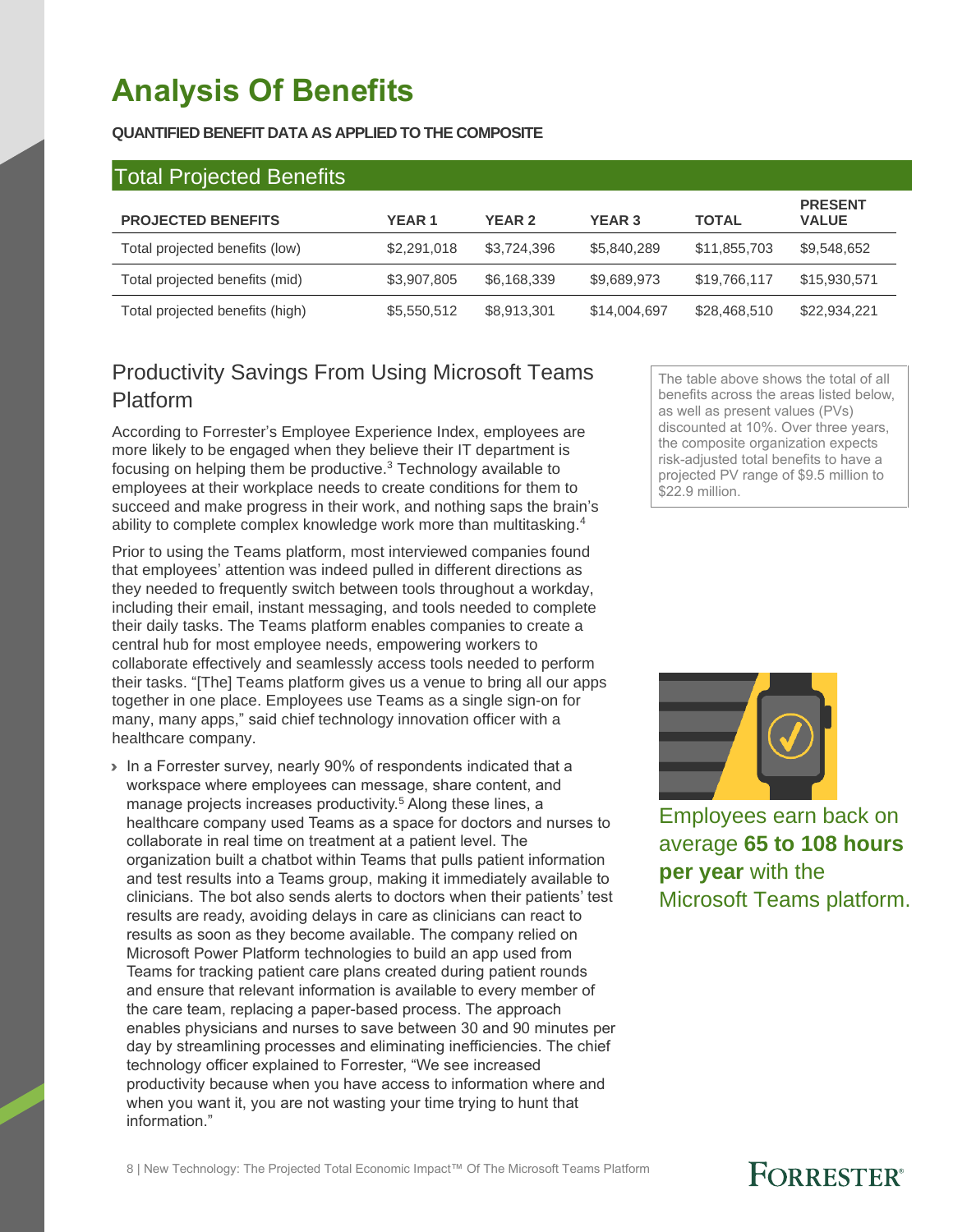- › A telecom company used a combination of Teams and Power Platform to enable its field employees to collaborate and access tools and applications they needed to serve their customers in one place, accessible from any device. "Previously you would have to print or download a Word document and fill it in [and] send or email it to somebody; there were just so many manual processes. Now this takes 3 minutes," said the field digitization principal.
- › Another telecom organization heavily relied on manual reporting and sharing results in in-person meetings prior to using Teams. Using Power BI within Teams, the company eliminated manual reporting and reviews, with automated reports available through Teams.

Based on the customer interviews, Forrester modeled the financial impact for the composite organization with the following estimates:

- › The composite organization has 30,000 employees.
- › When the Microsoft Teams platform becomes available, between 10% and 15% of all employees start using it as a hub for daily work with many productivity-enhancing tools and apps. Each year thereafter, adoption grows by 20% as word of mouth spreads and the organization educates employees on the Microsoft Teams platforms' availability and capabilities.
- › Using the efficiencies delivered with Microsoft Teams platform allows employees to save, on average, 15 to 25 minutes per day.
- › An average business user's hourly burdened rate is \$36.
- › Thirty percent of the total time saved per user is applied directly back to revenue-generating tasks and is therefore included in the benefit calculation. Individual users may apply additional time savings toward professional development, networking, and work-life activities, which are not included in the benefit.

This yields a three-year projected PV ranging from \$8.8 million to \$21.7 million.

"Using Teams and Power Apps feels like we are creating with a piece of clay with punching it around and shaping it and moving it, adding bits. It's more kind of like creating a piece of arts together."

*Field digitization principal, telecommunications*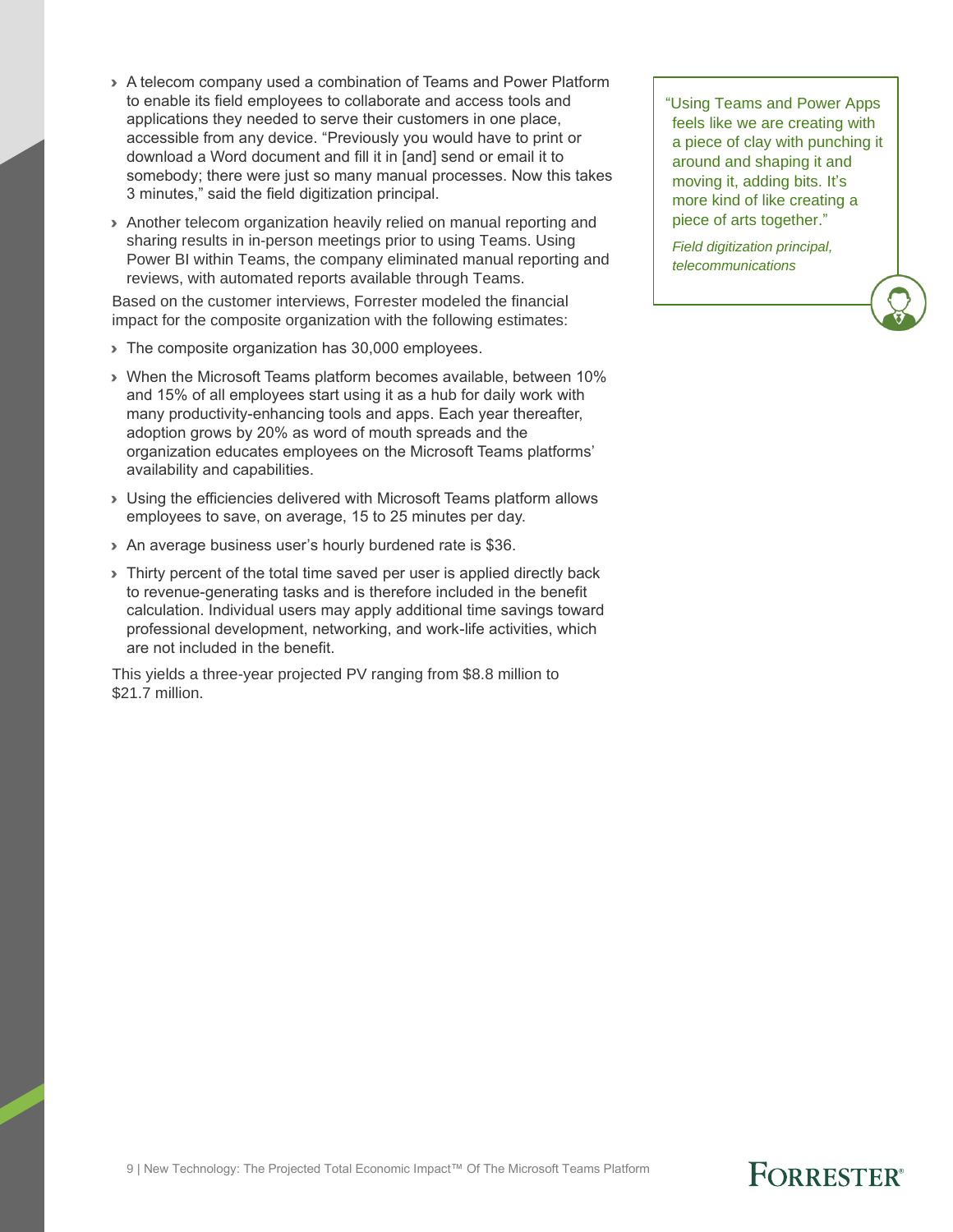| <b>Productivity Savings From Using Teams Platform: Calculation Table</b> |                                                                 |                                   |              |               |               |  |  |
|--------------------------------------------------------------------------|-----------------------------------------------------------------|-----------------------------------|--------------|---------------|---------------|--|--|
| REF.                                                                     | <b>METRIC</b>                                                   | CALC.                             | <b>YEAR1</b> | <b>YEAR 2</b> | <b>YEAR 3</b> |  |  |
| A <sub>1</sub>                                                           | Number of employees                                             | Includes 1% YoY growth            | 30,000       | 30,300        | 30,603        |  |  |
| A <sub>2</sub> Low                                                       |                                                                 |                                   | 10.0%        | 12.0%         | 14.4%         |  |  |
| A <sub>2MID</sub>                                                        | Microsoft Teams platform active users                           | Increases by 20% YoY<br>(rounded) | 13.0%        | 15.6%         | 18.7%         |  |  |
| A <sub>2HIGH</sub>                                                       |                                                                 |                                   | 15.0%        | 18.0%         | 21.6%         |  |  |
| A <sub>3</sub>                                                           | Average number of workdays per year                             |                                   | 260          | 260           | 260           |  |  |
| A4 <sub>LOW</sub>                                                        |                                                                 |                                   | 15           | 20            | 26            |  |  |
| $A4_{MID}$                                                               | Time saved with Teams platform per<br>day (minutes)             | Increases by 30% YoY<br>(rounded) | 20           | 26            | 34            |  |  |
| A4HIGH                                                                   |                                                                 |                                   | 25           | 33            | 43            |  |  |
| A5LOW                                                                    |                                                                 |                                   | 65           | 87            | 113           |  |  |
| A5 <sub>MID</sub>                                                        | Subtotal: Hours saved per user with<br><b>Teams platform</b>    | A3*A4/60 (rounded)                | 87           | 113           | 147           |  |  |
| <b>А5</b> нісн                                                           |                                                                 |                                   | 108          | 143           | 186           |  |  |
| A6                                                                       | Average user hourly burdened rate                               | \$75,000/2,080 hours<br>(rounded) | \$36         | \$36          | \$36          |  |  |
| A7                                                                       | Productivity recapture                                          |                                   | 30%          | 30%           | 30%           |  |  |
| A8LOW                                                                    |                                                                 |                                   | \$702        | \$940         | \$1,220       |  |  |
| A8 <sub>MID</sub>                                                        | Productivity savings per Teams<br>platform active user          | A5*A6*A7                          | \$940        | \$1,220       | \$1,588       |  |  |
| <b>А8</b> нісн                                                           |                                                                 |                                   | \$1,166      | \$1,544       | \$2,009       |  |  |
| At <sub>Low</sub>                                                        |                                                                 |                                   | \$2,106,000  | \$3,416,386   | \$5,378,098   |  |  |
| At <sub>MID</sub>                                                        | <b>Productivity savings from using</b><br><b>Teams platform</b> | A1*A2*A8                          | \$3,664,440  | \$5,768,587   | \$9,095,172   |  |  |
| At <sub>HIGH</sub>                                                       |                                                                 |                                   | \$5,248,800  | \$8,423,158   | \$13,278,666  |  |  |

#### Savings From Reducing Burden On Help Desk And HR

Interviewed organizations saw an opportunity to improve the way they support employees after they activated the Microsoft Teams platform. Prior to Teams, the easiest way to find answers to work-related questions, such as resetting a password or finding a corporate holiday calendar, was to call the help desk, HR, or other dedicated resources for answers.

› A financial services company developed a bot within Teams that served as a personal assistant, helping employees find information to support their day-to-day activities. "If it is HR- or IT-related, if it's product-related, having all the organizational knowledge shared through a Q&A in the bot is something that is key for us to deliver the full power of the information within the organization," said the collaboration advisor. The organization saw an opportunity for the bot to handle up to 30% of employee questions over time, leading to significant cost savings for the internal call centers.



Employees' reliance on bots within Microsoft Teams to supply answers can reduce the number of requests for assistance by up to 34%.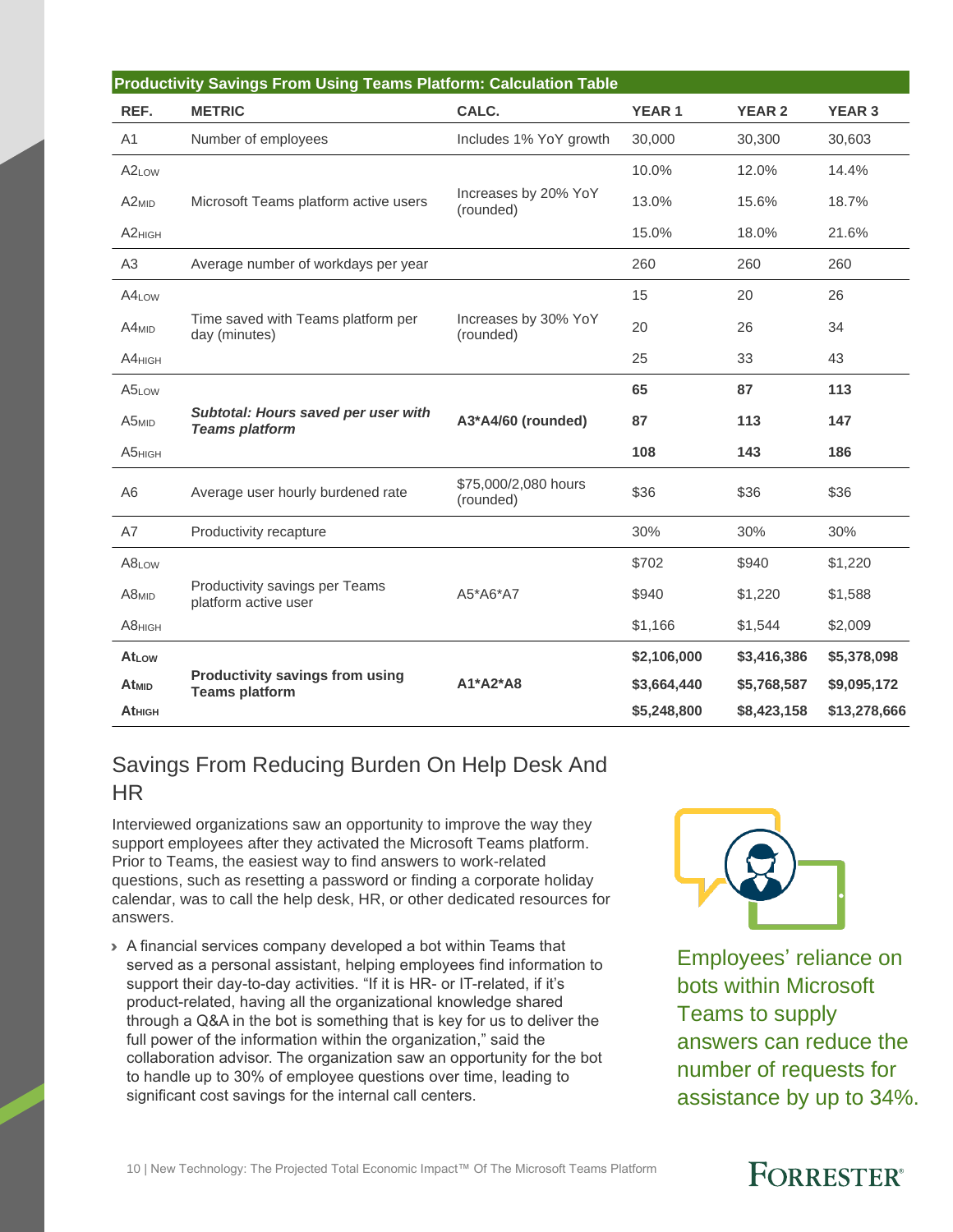› An audit company used a bot within Teams to answer employee questions about Teams platform capabilities specifically. Initially, the organization received, on average, 400 questions per day, with the bot successfully answering 30% of these questions. The company continued to improve the bot based on the questions received from employees, and eventually the successful answer rate went up to 60% to 70%.

Based on the customer interviews, Forrester modeled the financial impact for the composite organization with the following estimates:

- › While the use of Microsoft Teams platform can eliminate multiple types of requests, at the time of these interviews, the organizations primarily saw a reduction in the number of HR and help desk tickets; therefore, the model relies only on these types of tickets. Readers can use other types of support requests in their analysis.
- › Each employee contacts the HR or help desk, on average, three times per year.
- › With the Microsoft Teams platform, the organization sets up a bot to triage employee questions, answer the known questions, and deliver the new ones to the appropriate support staff. The bot eliminates 10% to 15% of the tickets in the first year and 50% more each of the following years as it becomes more sophisticated.

› The average cost per handling of an HR or help desk ticket is \$15.

This yields a three-year projected PV ranging from \$524,555 to \$787,351.

| REF.               | <b>METRIC</b>                                                                               | CALC.                                | <b>YEAR 1</b> | <b>YEAR 2</b> | <b>YEAR 3</b> |
|--------------------|---------------------------------------------------------------------------------------------|--------------------------------------|---------------|---------------|---------------|
| <b>B1</b>          | Number of employees                                                                         | Includes 1%<br>YoY growth            | 30,000        | 30,300        | 30,603        |
| <b>B2</b>          | Number of times an average employee<br>contacts the help desk or HR                         |                                      | 3             | 3             | 3             |
| B <sub>3Low</sub>  |                                                                                             |                                      | 10.0%         | 15.0%         | 22.5%         |
| B <sub>3MID</sub>  | Reduction in number of times an average<br>employee contacts IT/HR due to Teams<br>platform | Increases by<br>50% YoY<br>(rounded) | 12.5%         | 18.8%         | 28.2%         |
| <b>ВЗ</b> нісн     |                                                                                             |                                      | 15.0%         | 22.5%         | 33.8%         |
| B4 <sub>LOW</sub>  |                                                                                             |                                      | 9,000         | 13,635        | 20,657        |
| $B4_{MID}$         | <b>Subtotal: Number of IT/HR tickets</b><br>eliminated with Microsoft Teams<br>platform     | B1*B2*B3                             | 11,250        | 17,089        | 25,890        |
| B4 <sub>HIGH</sub> |                                                                                             |                                      | 13,500        | 20,453        | 31,031        |
| B <sub>5</sub>     | Average cost per ticket                                                                     |                                      | \$15          | \$15          | \$15          |
| <b>Bt</b> Low      |                                                                                             |                                      | \$135,000     | \$204,525     | \$309,855     |
| <b>Bt</b> MID      | Savings from reducing burden on help<br>desk and HR                                         | <b>B4*B5</b>                         | \$168,750     | \$256,335     | \$388,350     |
| <b>Bt</b> HIGH     |                                                                                             |                                      | \$202,500     | \$306,795     | \$465,465     |

#### **Savings From Reducing Burden On Help Desk And HR: Calculation Table**

#### Application Development Savings

Organizations focused on digital transformation need to automate

11 | New Technology: The Projected Total Economic Impact™ Of The Microsoft Teams Platform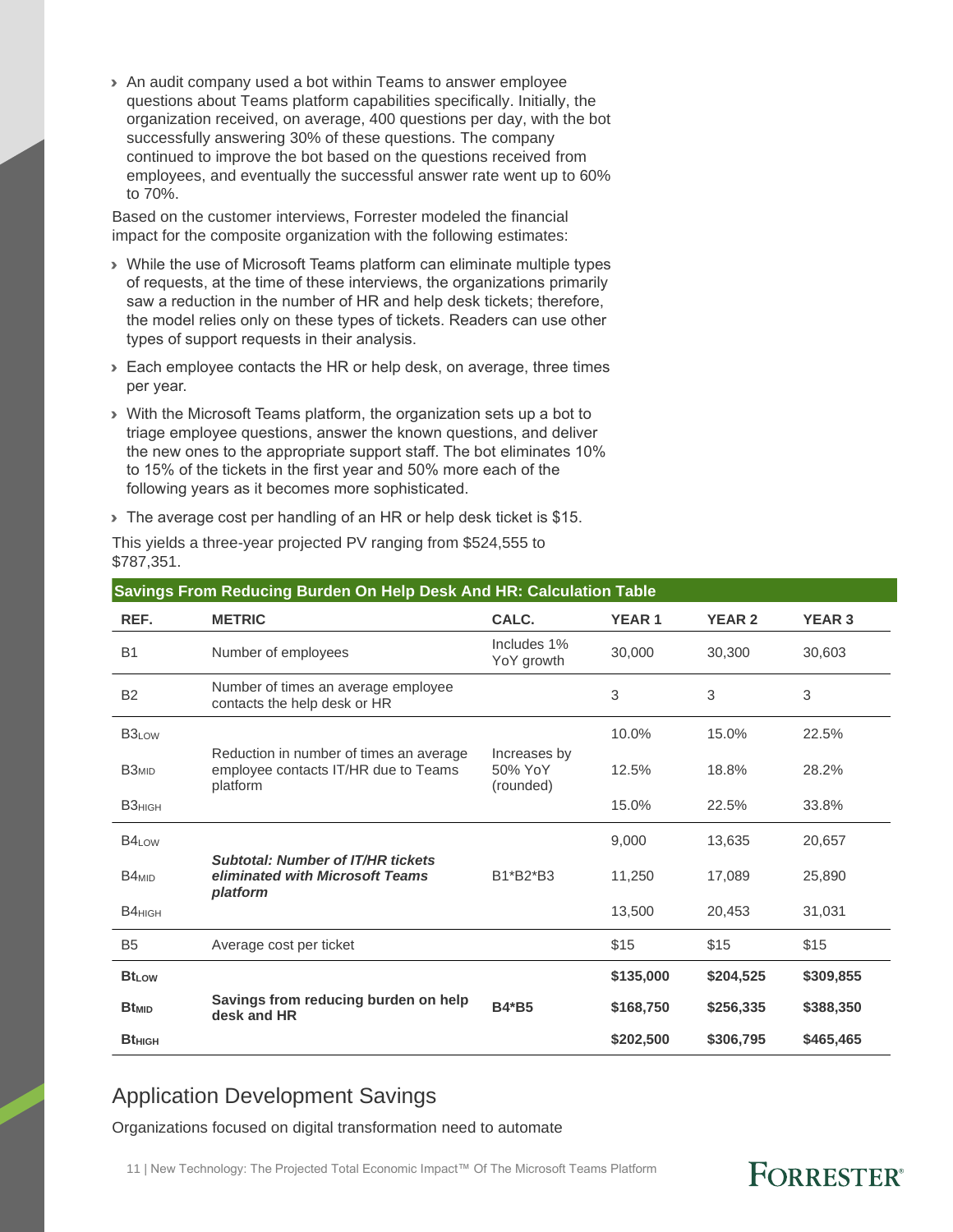hundreds or thousands of operating processes.<sup>6</sup> And this work is best led by process owners, if not completed by them. Low-code development capabilities within the Teams platform and low-code dev tools integrated with Teams became readily available to interested employees who set out to automate manual tasks and repetitive workflows. The Teams platform is the environment where work is getting done, so using lowcode development tools to automate and streamline workflows is a natural fit to observe and capture key use cases. Teams also serves as the collaboration space for citizen developers to do low-code application development work.

Organizations recognized the opportunity to provide space for citizen developers to tackle manual processes and day-to-day inefficiencies. Several interviewed companies formed centers of excellence (CoEs) or dedicated IT resources to provide oversight, maintain quality, and ensure compliance standards for the work done by citizen developers.

- › A telecom company saw a surge of citizen developer activity and, as a result, quickly introduced many new applications into the workplace. "Previously, we used to look at three to six months to do something, just the natural progression of documenting, having meetings, explaining, engaging, developing, and testing. Today, we could get something done in a day. Having access to Teams and Power Apps stops the constraints of ideas, and suddenly you've got these beautiful solutions that solve all these issues for you," said the digitization principal.
- › Similarly, for an oil company, to develop a new application, "you could face weeks or months of requirement gathering meetings, based on the scope, before you even started work," said the senior application analyst. And it could take more than six months to get an application deployed. "Now, with Power Apps, whether it's IT developing it or the business, it's way quicker. Recently, from the day I got the requirements, it took seven days until the app was deployed," said the interviewee.

For the composite organization, Forrester assumes:

- › In Year 1 of using the Microsoft Teams platform, the organization develops five new internal applications. As business users become more familiar with low-code development and Teams adoption grows, the number of new apps increases to 10 and 15 in Years 2 and 3, respectively.
- › Redistributing the development process from IT to citizen developers frees up two to three weeks of IT time.
- › While most of the IT involvement is eliminated, IT pros still dedicate some time to project oversight and guidance as needed.
- › There was an average of two IT FTEs per project prior to Teams.
- › The IT FTE fully burdened annual salary is \$120,000.
- › With work being done by people closely familiar with processes and workflows, the organization saves between one and two weeks per project on creating requirement and advocating for the project.

› A business user fully burdened annual salary is \$75,000. This yields a three-year projected PV ranging from \$230,605 to \$363,273.



Prior to using Teams with Power Apps, it could take three to six months for a business group to get its application built by developers. With lowcode, they can have it live in a week.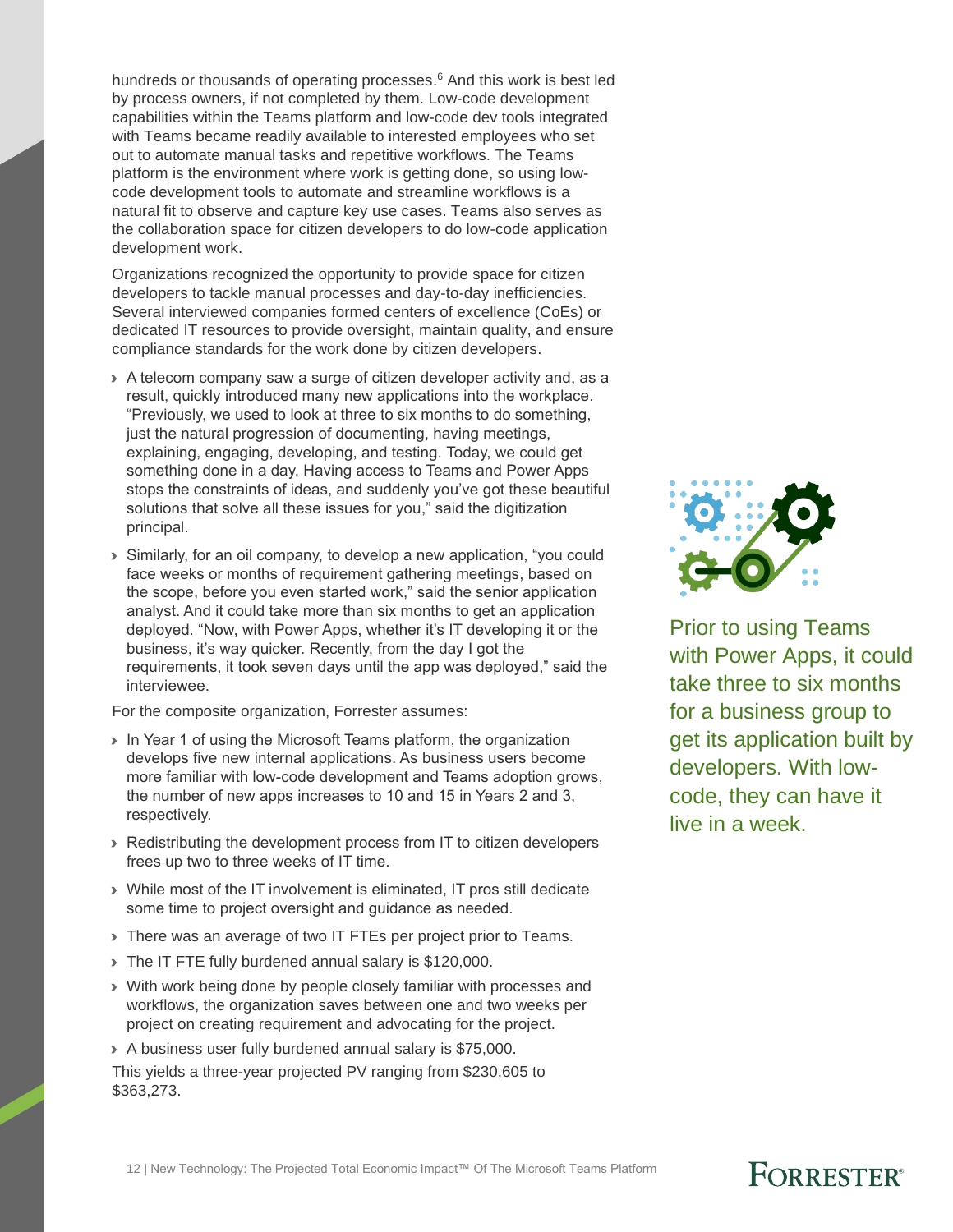| REF.                    | <b>METRIC</b>                                                            | CALC.                              | <b>YEAR1</b> | <b>YEAR 2</b>  | <b>YEAR 3</b> |
|-------------------------|--------------------------------------------------------------------------|------------------------------------|--------------|----------------|---------------|
| C <sub>1</sub>          | Internal applications developed each<br>vear                             |                                    | 5            | 10             | 15            |
| C <sub>2</sub> Low      |                                                                          |                                    | 2.0          | 2.0            | 2.0           |
| $C2_{MID}$              | Average number of weeks saved due to<br>Teams platform                   |                                    | 2.5          | 2.5            | 2.5           |
| C <sub>2HIGH</sub>      |                                                                          |                                    | 3.0          | 3.0            | 3.0           |
| C <sub>3</sub>          | Average team size, FTEs                                                  |                                    | 2            | $\overline{2}$ | 2             |
| C <sub>4</sub>          | Development by "citizen developers"                                      |                                    | 80%          | 90%            | 90%           |
| C <sub>5</sub>          | Average fully loaded weekly<br>compensation, IT                          | \$120,000/52 weeks<br>(rounded)    | \$2,308      | \$2,308        | \$2,308       |
| C6LOW                   |                                                                          |                                    | 1.0          | 1.0            | 1.0           |
| C6 <sub>MID</sub>       | Average number of weeks of business<br>users' time due to Teams platform |                                    | 1.5          | 1.5            | 1.5           |
| <b>С6</b> нісн          |                                                                          |                                    | 2.0          | 2.0            | 2.0           |
| C7                      | Number of business users managing dev<br>projects                        |                                    | 1            | 1              | 1             |
| C <sub>8</sub>          | Average fully loaded weekly<br>compensation, business users              | \$75,000/52 weeks<br>(rounded)     | \$1,442      | \$1,442        | \$1,442       |
| CtLow                   |                                                                          |                                    | \$44,138     | \$97,511       | \$146,267     |
| <b>Ct<sub>MID</sub></b> | <b>Application development savings</b>                                   | (C1*C2*C3*C4*C5)+<br>(C1*C6*C7*C8) | \$56,975     | \$125,495      | \$188,242     |
| <b>Cthigh</b>           |                                                                          |                                    | \$69,812     | \$153,478      | \$230,217     |

#### Improved Organizational Security

Prior to introducing the Teams platform as a central hub to call on other apps, the enterprise security teams did not have the desired level of control over the tools and apps used by employees for work, such as communication or task-tracking apps. By offering convenient and secure tools easily accessible from the Teams platform, the security team could ensure that users followed the required security and compliance policies to reduce the risk of a data leak via unsupported third-party apps while enabling employees to work from anywhere and on any mobile device. "It was hard to convince people to enroll in multifactor authentication. But once users started seeing the benefits of using Teams on their phones, enrollment in multifactor authentication went up, strengthening our security posture," said the senior application analyst at an oil company.

For the composite organization, Forrester assumes:

- > The average cost of a security breach is \$3.92 million per the 2019 Ponemon Institute survey.<sup>7</sup> The average cost of a data breach increases at 1.6% per year.
- › The risk of a breach is 15%.
- › The use of the Microsoft Teams platform provides the organization with the enterprise-grade security and advanced IT controls to secure confidential information and enforce data encryption and compliance, decreasing the probability of a breach by 1% to 5%, depending on level of adoption.

This yields a three-year projected PV ranging from \$14,843 to \$74,215.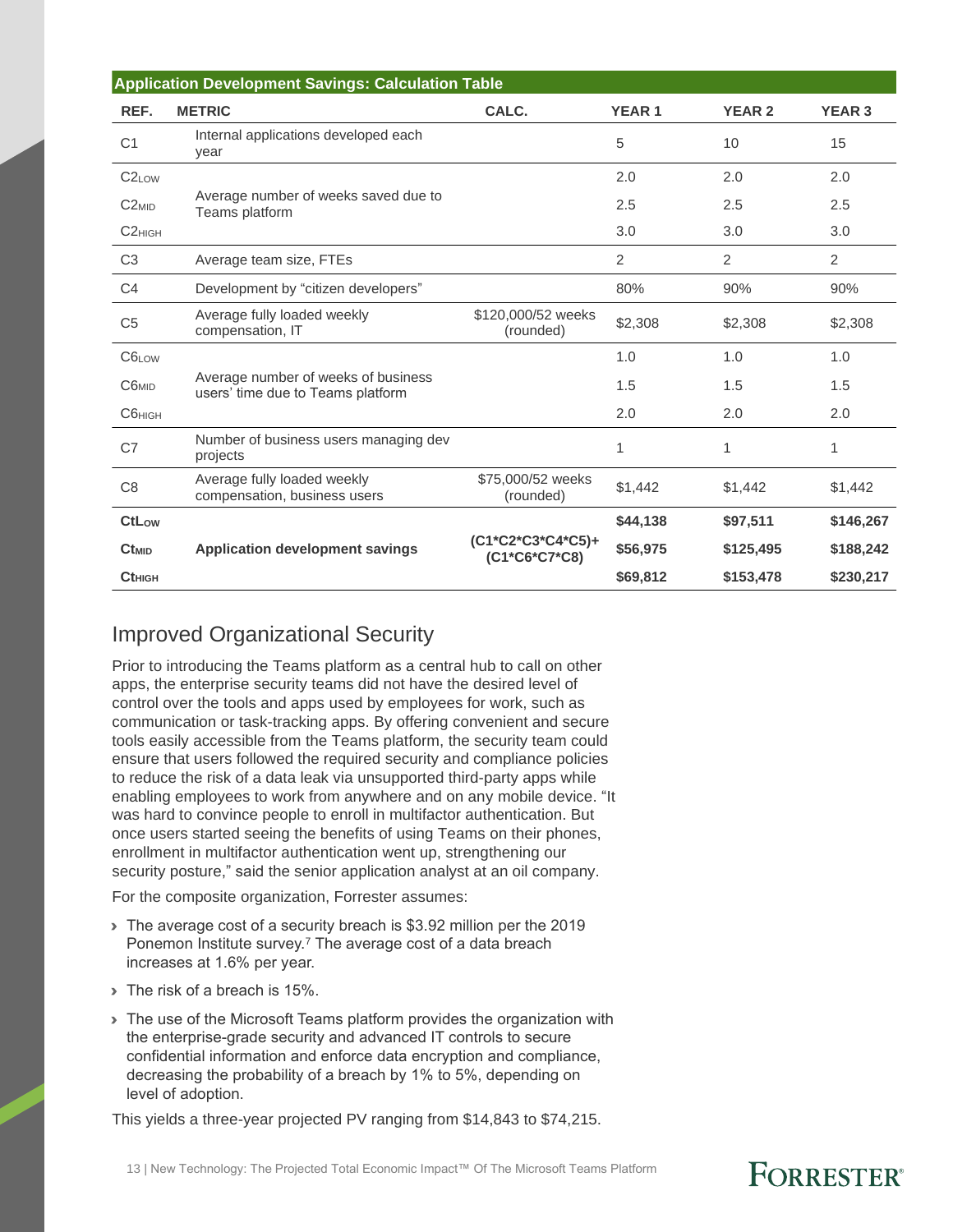| Savings From Retiring Former Enterprise Search Solutions: Calculation Table |                                                          |                          |              |               |               |  |  |
|-----------------------------------------------------------------------------|----------------------------------------------------------|--------------------------|--------------|---------------|---------------|--|--|
| REF.                                                                        | <b>METRIC</b>                                            | CALC.                    | <b>YEAR1</b> | <b>YEAR 2</b> | <b>YEAR 3</b> |  |  |
| D <sub>1</sub>                                                              | Average cost of a data breach                            | Increases by<br>1.6% YoY | \$3,920,000  | \$3,982,720   | \$4,046,444   |  |  |
| D <sub>2</sub>                                                              | Risk of experiencing a data breach                       |                          | 15%          | 15%           | 15%           |  |  |
| D3LOW                                                                       |                                                          |                          | 1%           | 1%            | $1\%$         |  |  |
| D <sub>3MID</sub>                                                           | Decrease in risk of a data breach with Teams<br>platform |                          | 3%           | 3%            | 3%            |  |  |
| D <sub>3HIGH</sub>                                                          |                                                          |                          | 5%           | 5%            | 5%            |  |  |
| $Dt_{LOW}$                                                                  |                                                          |                          | \$5,880      | \$5,974       | \$6,070       |  |  |
| <b>Dt</b> MID                                                               | Improved organizational security                         | $D1^*D2^*D3$             | \$17,640     | \$17,922      | \$18,209      |  |  |
| $Dt$ <sub>HIGH</sub>                                                        |                                                          |                          | \$29,400     | \$29,870      | \$30,348      |  |  |

14 | New Technology: The Projected Total Economic Impact™ Of The Microsoft Teams Platform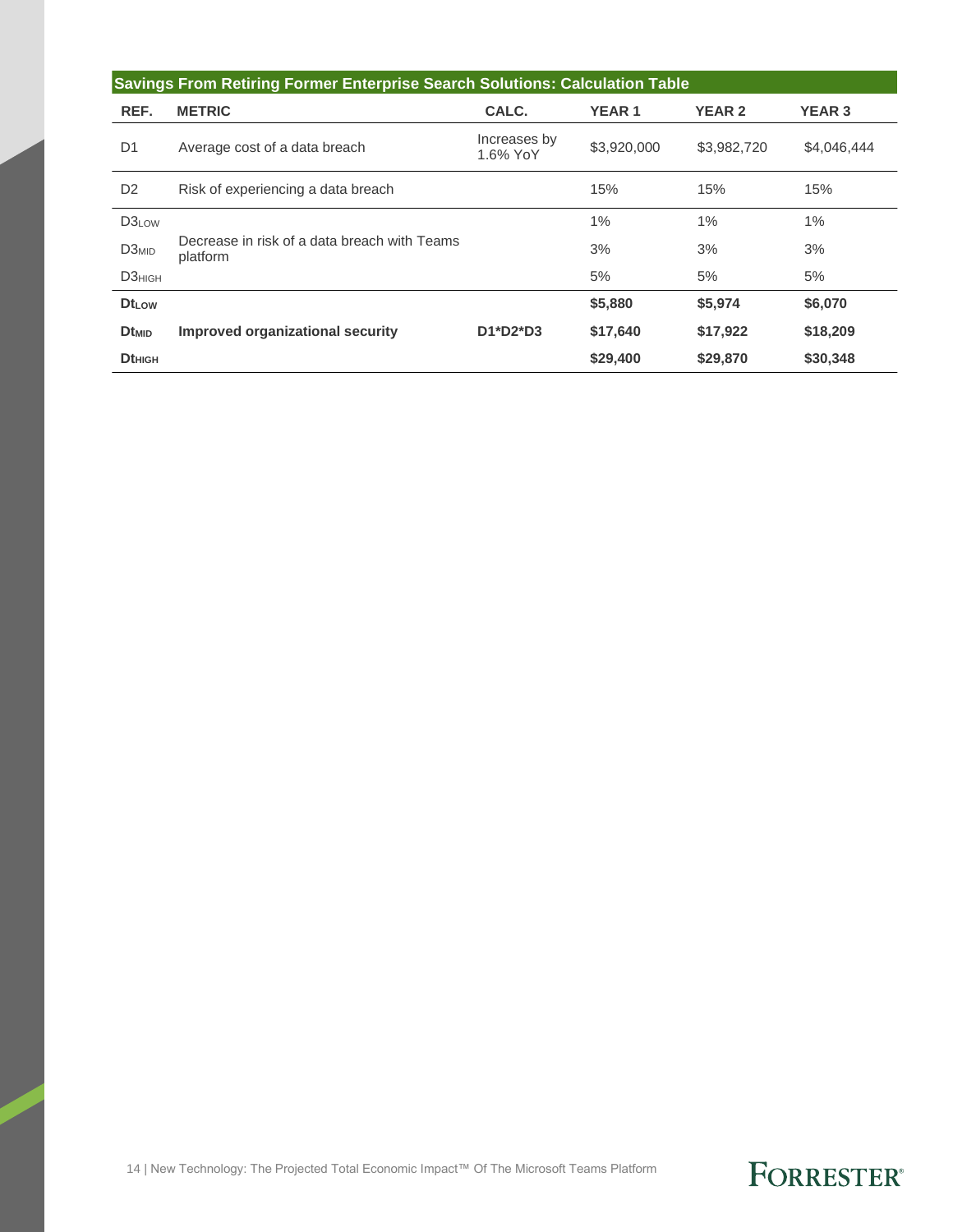#### Unquantified Benefits

Through the interviews with Microsoft Teams platform customers, Forrester identified the following unquantified benefits:

- › **Increased employee engagement.** Before using Teams as a hub for business applications, employees often jumped between work applications and communication tools. This lack of continuity disrupted their flow, often leading to frustration among employees. Better aligned functionality in one consolidated, easy-to-use platform reduced the efforts for employees to accomplish their daily tasks, leading to a better EX. The field digitization principal at a telecom company reported: "The platform is seamless, and that allows users to just concentrate on what the action and the activities they need to take. Simplicity is huge for us, and it empowers our users, especially team leaders who have spreadout teams. They can use Teams to get them all onto a video chat and share a file right on the call. They can look at a report together. It makes the experience more fun, more engaging, and more productive."
- › **Improved insights to influence decision making.** The Teams platform presents real-time data in an easy-to-digest format through integration with data visualization tools, enabling organizations to act on insights. "We created the reports that display the situation in real time and are integrated with Teams, so all the right people have access to the reports immediately. Now we can make decisions faster because the data is readily available versus before [when] we only updated them once a week," said senior applications analyst at an oil services company. A telecom company relied on Power BI reports delivered via Teams platform to inform optimal project allocation. "[The Teams platform has enabled customers to] really accelerate time-to-arrive to a decision, and that's so critical for cross-boundary collaboration in companies where people need to get together and make decisions very, very quickly. That ability to accelerate decision making is invaluable," said the marketing director at a professional services company.
- › **Better business outcomes.** Certain applications integrated into the Teams platform support business functions instead of back-end operations and open previously untapped revenue streams. A healthcare company used Teams together with Power Platform to ensure timely patient discharge from hospitals. By streamlining the communication between physicians and supporting staff and pulling the necessary data into each patient's channel, the organization reduced inefficiencies in the patient care process. "Because we make decisions faster, the time a patient has to spend with us can be reduced. The time spent waiting for results or waiting for somebody to arrive or to leave can be reduced. This costs the healthcare system a lot, the patient a lot, and us a lot, because there's another patient in the waiting room until this person leaves."

#### **Flexibility**

The value of flexibility is clearly unique to each customer, and the measure of its value varies from organization to organization. There are multiple scenarios in which a customer might choose to implement Microsoft Teams and later realize additional uses and business opportunities, including:

"We can see across our entire organization every day, how did everybody feel, how did different teams feel, how did people feel about different products, and what did people say about them? We are very focused on how our customers feel about our service, but this allows us to see how our own people feel about the service we're giving and react accordingly. It's a pretty cool insight."

*Field digitization principal, telecommunications*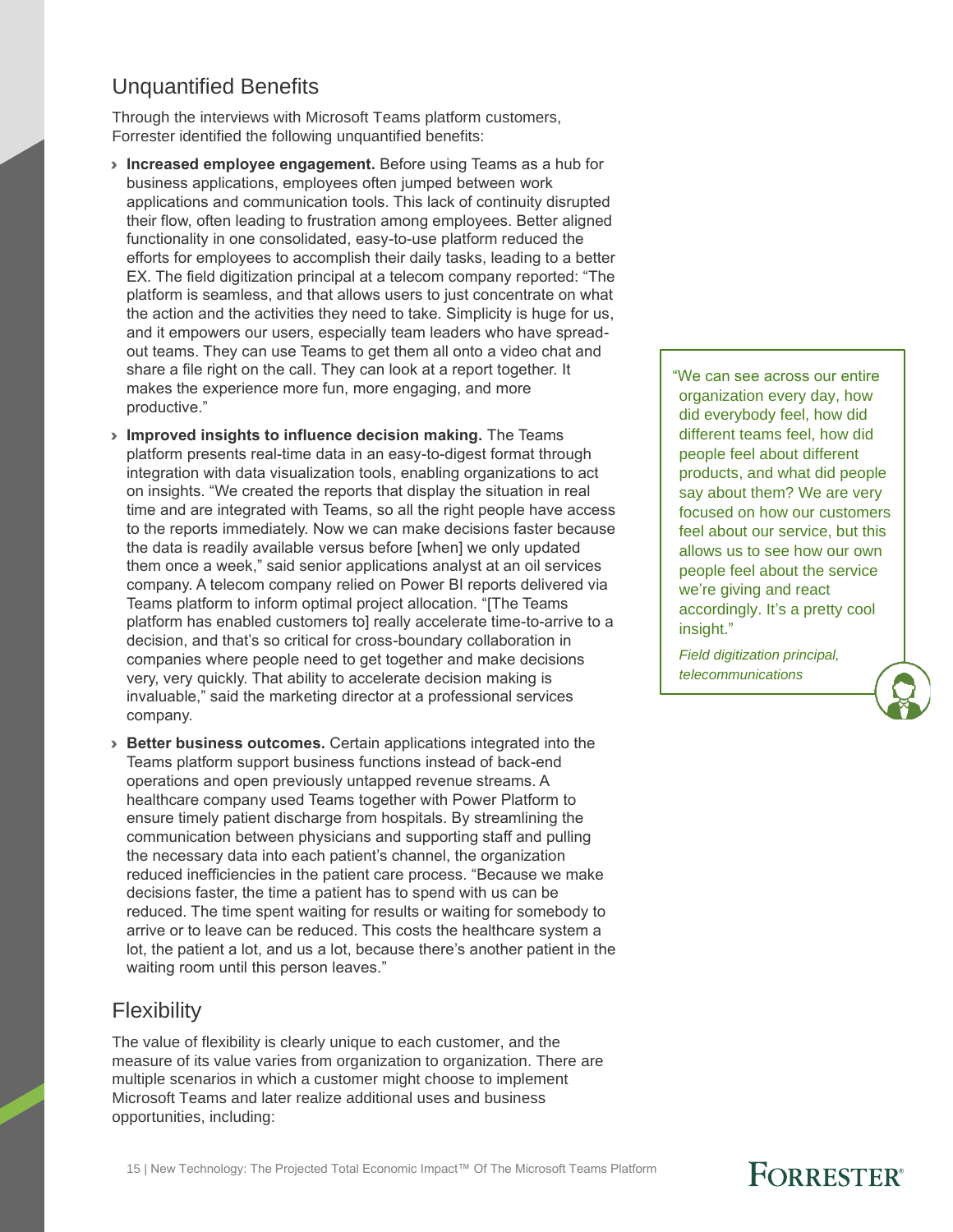- › **Driving further employee adoption.** All interviewees agree that high adoption levels are key to seeing the Microsoft Teams platform's full potential. Bringing new employee groups to use the platform would inevitably lead to new use cases and better business outcomes.
- › **Nourishing citizen developers.** Digital businesses demand for more automation, at a faster pace, which requires more minds and hands producing applications. <sup>8</sup> Creating a nourishing collaboration environment for citizen developers across the organization will remove a bottleneck from innovation efforts.
- › **Expanding integrations.** Integrating the Microsoft Teams platform with other tools or data sources is the next step for most interviewees. Making these new types of information usable within Teams could have a big impact on utilizing the existing knowledge within each organization.

Flexibility would also be quantified when evaluated as part of a specific project (described in more detail in Appendix A).

Flexibility, as defined by TEI, represents an investment in additional capacity or capability that could be turned into business benefit for a future additional investment. This provides an organization with the "right" or the ability to engage in future initiatives but not the obligation to do so.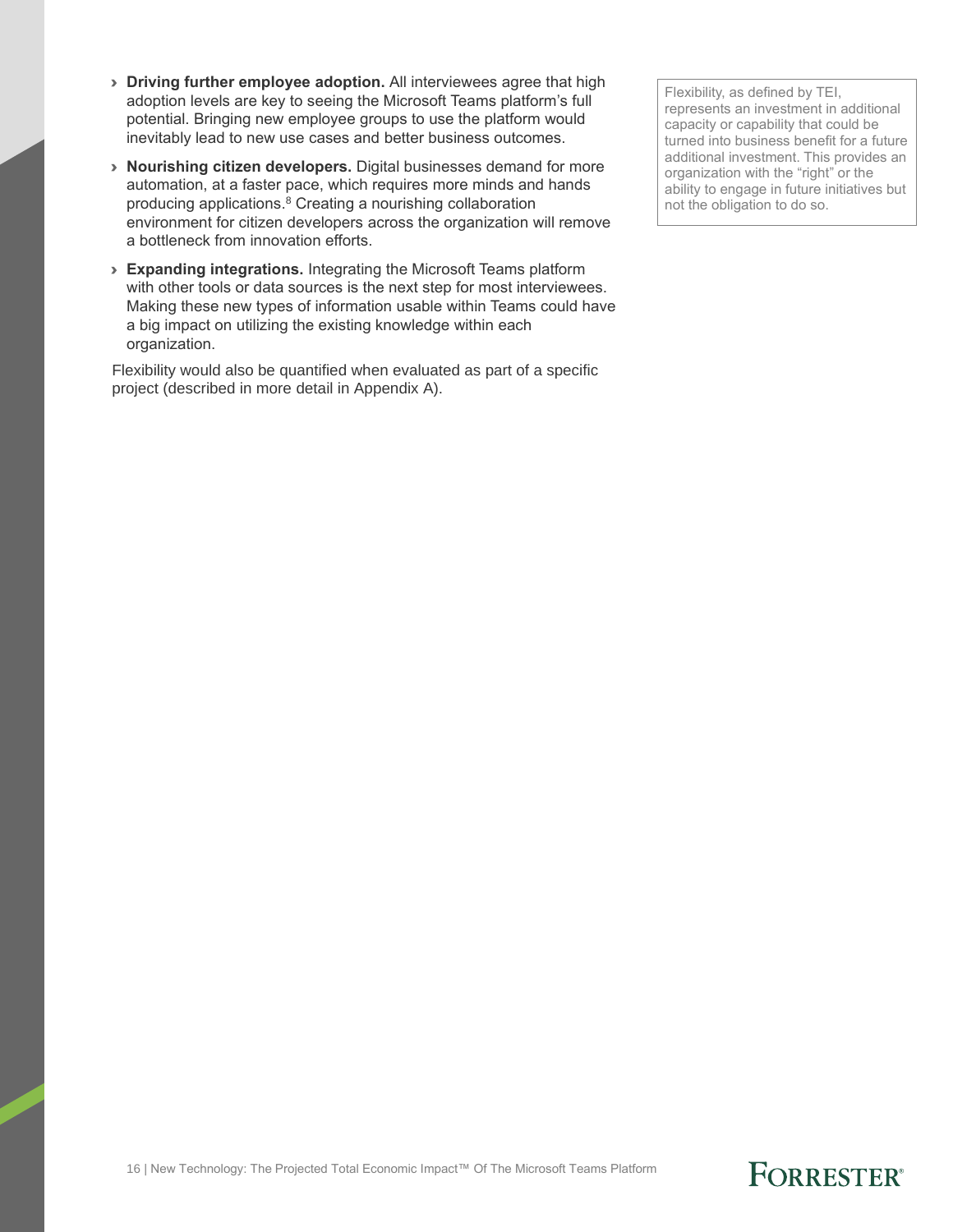# **Analysis Of Costs**

#### **QUANTIFIED COST DATA AS APPLIED TO THE COMPOSITE**

#### Total Costs

| REF. | <b>COST</b>                                | <b>INITIAL</b> | <b>YEAR1</b> | <b>YEAR 2</b> | <b>YEAR 3</b> | <b>TOTAL</b> | <b>PRESENT</b><br><b>VALUE</b> |
|------|--------------------------------------------|----------------|--------------|---------------|---------------|--------------|--------------------------------|
| Etr  | Enablement and ongoing<br>management costs | \$604,406      | \$535,500    | \$496,125     | \$476,438     | \$2,112,469  | \$1,859,200                    |
| Ftr  | Low-code development<br>costs              | \$0            | \$15,862     | \$31,724      | \$47,586      | \$95,172     | \$76,390                       |
|      | Total costs (risk-adjusted)                | \$604,406      | \$551,362    | \$527,849     | \$524,024     | \$2,207,641  | \$1,935,590                    |

#### Rollout And Ongoing Management Costs

Interviewed organizations noted the costs of rolling out, managing, and promoting Microsoft Teams platform.

Based on the customer interviews and the composite organization's deployment size, Forrester modeled the financial impact for the composite organization with the following estimates:

- › A core group of six IT and developer FTEs, including representatives from the SharePoint and application development teams, is involved in setting up and enabling Microsoft Teams as a platform, building custom tools, and providing integrations with chosen applications (both Microsoft and third-party) for six months. Beyond the initial rollout, growing adoption requires limited effort.
- › The organization selects a collection of power users to set up initial groups within Teams, build initial workflows, test, and champion Teams with Power Platform within their respective business units. After the initial rollout, business users still periodically provide feedback and drive platform improvements and adoption.
- › Two FTEs from a change management group are initially engaged to prepare training materials and bots to educate employees on how to use Teams with Power Platform with Power Apps. The organization continues to drive awareness about platform capabilities and share the ways groups in the organization have used Teams.
- › Two IT and development FTEs are dedicated to ongoing platform management and additional integrations.

The cost will vary based on:

- If The complexity of organizing and preparing the introduction of Teams as a platform.
- › The number and salaries of FTEs dedicated to rollout, management, and driving adoption.

To account for these risks, Forrester adjusted this cost upward by 5%, yielding a three-year, risk-adjusted total PV of \$1.9 million.

The table above shows the total of all costs across the areas listed below, as well as present values (PVs) discounted at 10%. Over three years, the composite organization expects risk-adjusted total costs to have a PV of \$1.9 million.

Implementation risk is the risk that a proposed investment may deviate from the original or expected requirements, resulting in higher costs than anticipated. The greater the uncertainty, the wider the potential range of outcomes for cost estimates.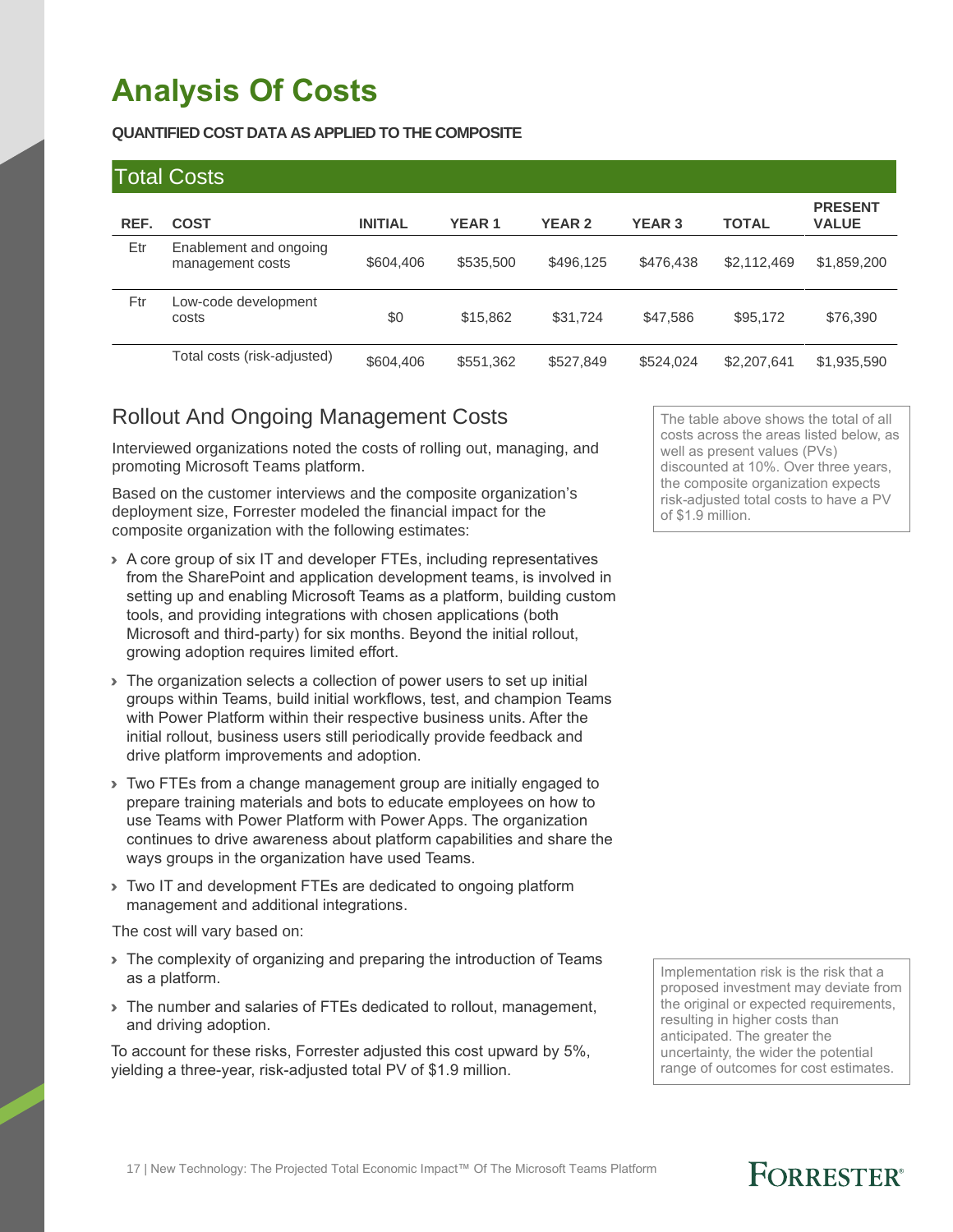| <b>Enablement And Ongoing Management Costs: Calculation Table</b> |                                                                                     |                                                              |                |                |                |                   |
|-------------------------------------------------------------------|-------------------------------------------------------------------------------------|--------------------------------------------------------------|----------------|----------------|----------------|-------------------|
| REF.                                                              | <b>METRIC</b>                                                                       | CALC.                                                        | <b>INITIAL</b> | <b>YEAR1</b>   | <b>YEAR 2</b>  | <b>YEAR 3</b>     |
| E1                                                                | FTEs in a dedicated cross-<br>functional team managing Teams<br>platform enablement |                                                              | 6              | 1              | 1              |                   |
| E2                                                                | IT and developer FTE average<br>monthly burdened salary                             |                                                              | \$10,000       | \$10,000       | \$10,000       | \$10,000          |
| E <sub>3</sub>                                                    | Business power users involved in<br>Teams platform enablement                       |                                                              | 25             | 20             | 10             | 5                 |
| E <sub>4</sub>                                                    | Supporting FTEs' time dedicated<br>to Teams platform enablement                     |                                                              | 15%            | 5%             | 5%             | 5%                |
| E <sub>5</sub>                                                    | Ongoing change management and<br>training (FTEs)                                    |                                                              | $\overline{2}$ | 1              | 1              |                   |
| E <sub>6</sub>                                                    | Average business FTE monthly<br>burdened salary                                     |                                                              | \$6,250        | \$6,250        | \$6,250        | \$6,250           |
| E7                                                                | Ongoing Teams platform<br>management (FTEs)                                         |                                                              | 0              | $\overline{2}$ | $\overline{2}$ | 2                 |
| E <sub>8</sub>                                                    | Number of months                                                                    |                                                              | 6              | 12             | 12             | $12 \overline{ }$ |
| Et                                                                | Rollout and ongoing management<br>costs                                             | $(E1*E2*E8)+$<br>(E3*E4*E6*E8)+<br>(E5*E6*E8)+<br>(E7*E2*E8) | \$575,625      | \$510,000      | \$472,500      | \$453,750         |
|                                                                   | Risk adjustment                                                                     | ↑5%                                                          |                |                |                |                   |
| Etr                                                               | Enablement and ongoing<br>management costs (risk-adjusted)                          |                                                              | \$604,406      | \$535,500      | \$496,125      | \$476,438         |

#### Low-Code Development Costs

The organization supported business users' enthusiasm in automating workflows and manual tasks. "People feel like they are really contributing to organizational improvements. Building new things is no longer locked and hidden away in the IT world," said the digitization principal at a telecom company.

In modeling citizen developer resource costs, Forrester assumes:

- › In Year 1 of using the Microsoft Teams platform, the organization develops five new internal applications. As business users become more familiar with low-code development, and Teams platform adoption grows, the number of new apps increases to 10 and 15 in Years 2 and 3, respectively.
- › With Teams or any integrated low-code tools, it takes one week, on average, to produce a working application.
- › On average, two citizen developers are involved in the creation of each application.

The cost will vary based on:

- › The number of dev initiatives led by the organization and the number of business users required to support these efforts.
- › The salaries of citizen developers participating in building applications.

To account for these risks, Forrester adjusted this cost upward by 10%, yielding a three-year, risk-adjusted total PV of \$76,390.

"I would say majority of users are super excited about it, to the point where they're like, 'When can I get into a training class? Are you going to ever have a training class? OK, I'm just going to go watch these YouTube videos and figure it out and then I'll come ask you more specific questions.'"

*Senior applications analyst, oil services company*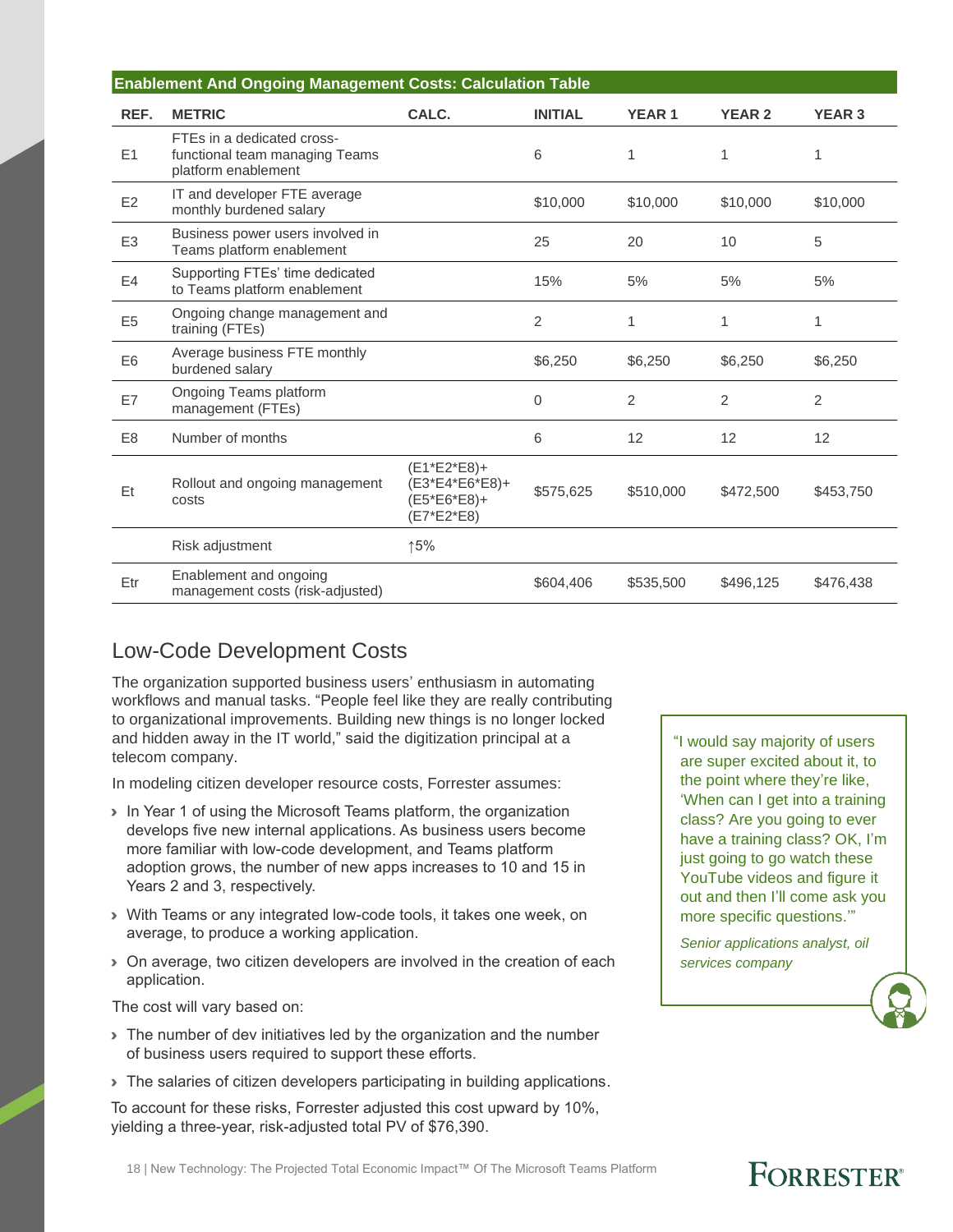| Low-Code Development Costs: Calculation Table |                                                                                        |                                   |                |              |               |               |  |
|-----------------------------------------------|----------------------------------------------------------------------------------------|-----------------------------------|----------------|--------------|---------------|---------------|--|
| REF.                                          | <b>METRIC</b>                                                                          | CALC.                             | <b>INITIAL</b> | <b>YEAR1</b> | <b>YEAR 2</b> | <b>YEAR 3</b> |  |
| F <sub>1</sub>                                | Internal applications developed<br>each year                                           | C <sub>1</sub>                    | 0              | 5            | 10            | 15            |  |
| F <sub>2</sub>                                | Average time needed to develop,<br>test, and launch an internal<br>application (weeks) |                                   | 0              |              |               |               |  |
| F <sub>3</sub>                                | Average team size                                                                      |                                   | 0              | 2            | 2             | 2             |  |
| F4                                            | Average fully loaded weekly<br>compensation, citizen developers                        | \$75,000/52<br>weeks<br>(rounded) | \$1,442        | \$1,442      | \$1,442       | \$1,442       |  |
| <b>Ft</b>                                     | Low-code development costs                                                             | F1*F2*F3*F4                       | \$0            | \$14,420     | \$28,840      | \$43,260      |  |
|                                               | Risk adjustment                                                                        | ↑10%                              |                |              |               |               |  |
| Ftr                                           | Low-code development costs<br>(risk-adjusted)                                          |                                   | \$0            | \$15,862     | \$31,724      | \$47,586      |  |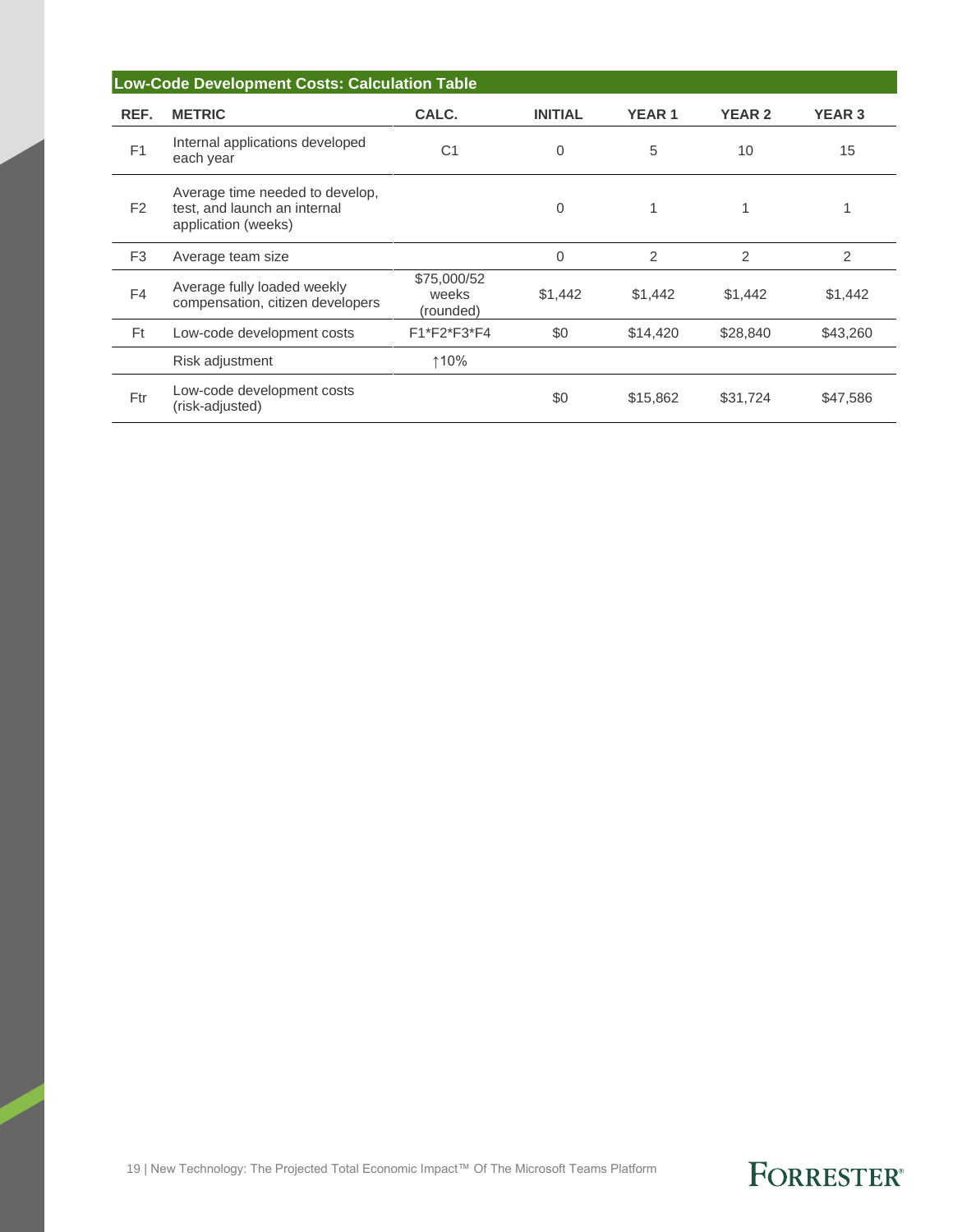# **Financial Summary**

#### **CONSOLIDATED THREE-YEAR RISK-ADJUSTED METRICS**

#### Cash Flow Chart (Risk-Adjusted)

**Cash Flow Table (Risk-Adjusted)**





The financial results calculated in the Benefits and Costs sections can be used to determine the PROI, NPV, and payback period for the composite organization's investment. Forrester assumes a yearly discount rate of 10% for this analysis.



These risk-adjusted PROI and NPV are determined by applying riskadjustment factors to the results in each Benefit and Cost section.

-\$5,000K

|                       | <b>INITIAL</b> | YEAR <sub>1</sub> | YEAR 2      | YEAR 3       | <b>TOTAL</b>    | <b>PRESENT</b><br><b>VALUE</b> |
|-----------------------|----------------|-------------------|-------------|--------------|-----------------|--------------------------------|
| <b>Total costs</b>    | $(\$604,406)$  | (\$551,362)       | (\$527,849) | (\$524,024)  | $(\$2,207,641)$ | (\$1,935,590)                  |
| Total benefits (Low)  | \$0            | \$2,291,018       | \$3,724,396 | \$5,840,289  | \$11,855,703    | \$9,548,652                    |
| Total benefits (Mid)  | \$0            | \$3,907,805       | \$6,168,339 | \$9,689,973  | \$19,766,117    | \$15,930,571                   |
| Total benefits (High) | \$0            | \$5,550,512       | \$8,913,301 | \$14,004,697 | \$28,468,510    | \$22,934,221                   |
| Net benefits (Low)    | $(\$604,406)$  | \$1,739,656       | \$3,196,547 | \$5,316,266  | \$9,648,062     | \$7,613,062                    |
| Net benefits (Mid)    | $(\$604,406)$  | \$3,356,443       | \$5,640,490 | \$9,165,950  | \$17,558,476    | \$13,994,981                   |
| Net benefits (High)   | $(\$604,406)$  | \$4,999,150       | \$8,385,452 | \$13,480,673 | \$26,260,869    | \$20,998,631                   |
| PROI (Low)            |                |                   |             |              |                 | 393%                           |
| PROI (Mid)            |                |                   |             |              |                 | 723%                           |
| PROI (High)           |                |                   |             |              |                 | 1,085%                         |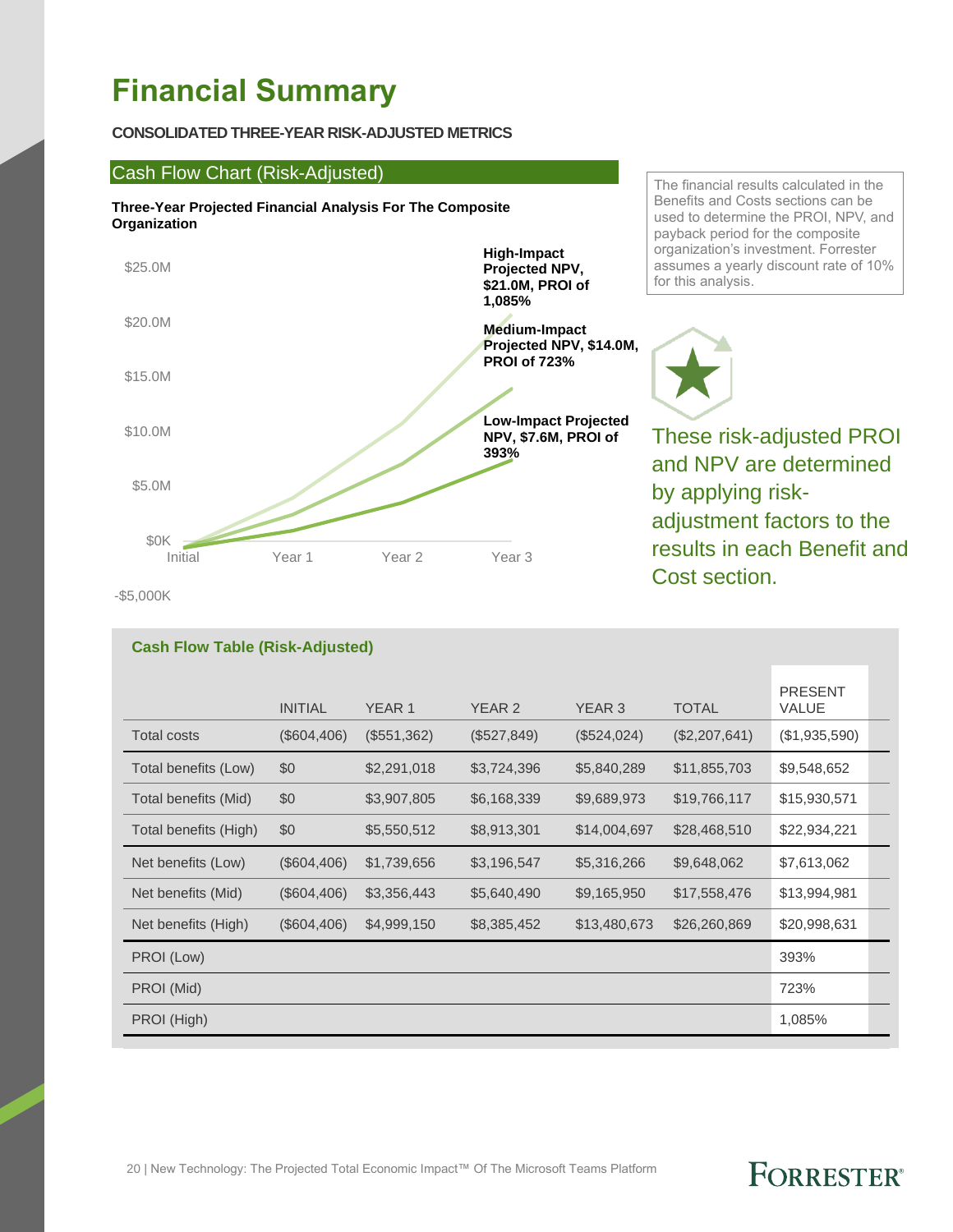# **Microsoft Teams Platform: Overview**

The following information is provided by Microsoft. Forrester has not validated any claims and does not endorse Microsoft or its offerings.

## Microsoft Teams platform

#### **Create a single hub for your work to maximize time-to-value**





Create custom integrations

Start with familiar tools: software development kits, templates, samples. Find developer support: community, certified developers, SI partners.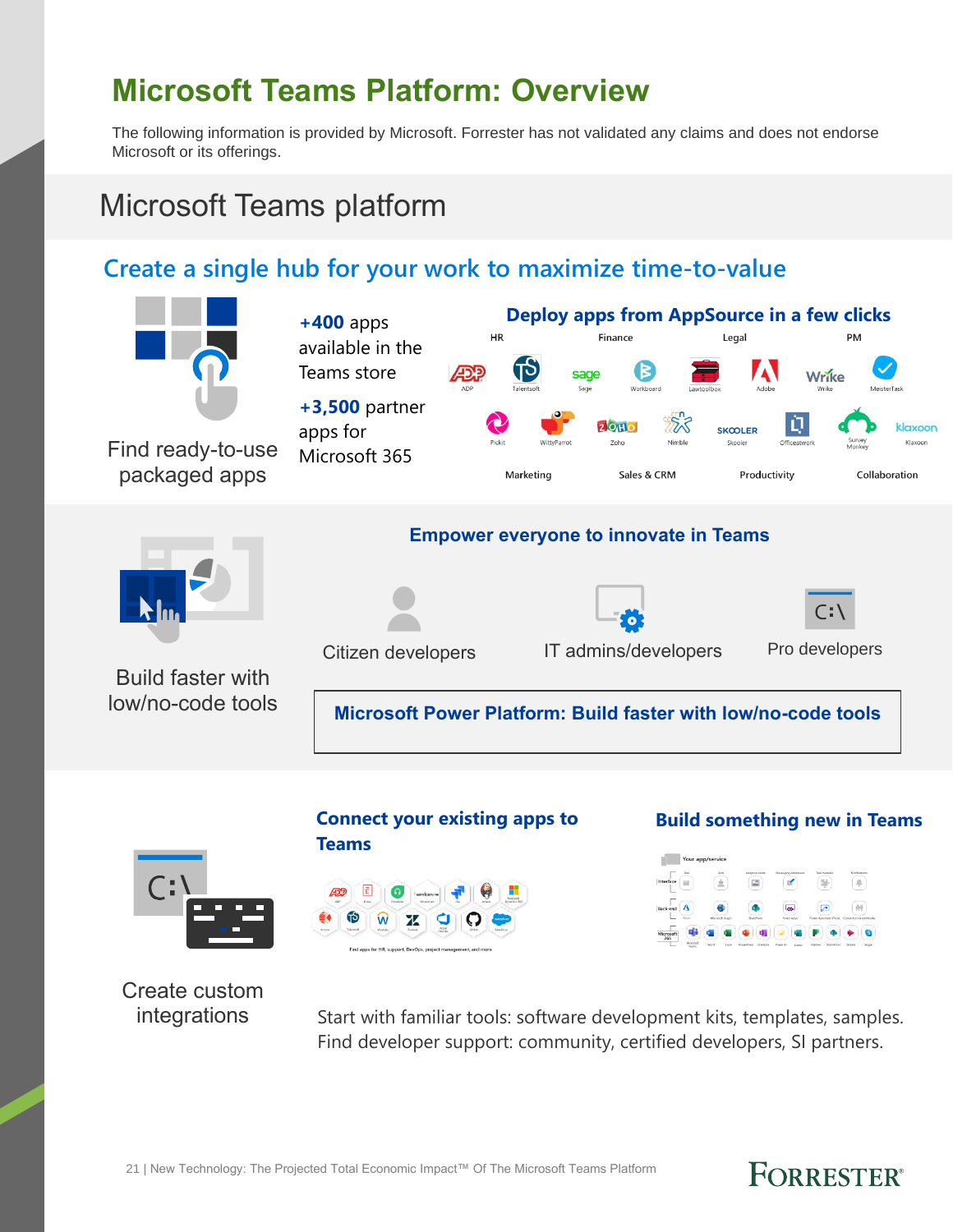# **Appendix A: New Technology: Projected Total Economic Impact**

New Technology: Projected Total Economic Impact (New Tech TEI) is a methodology developed by Forrester Research that enhances a company's technology decision-making processes and assists vendors in communicating the value proposition of their products and services to clients. The New Tech TEI methodology helps companies demonstrate and justify the projected tangible value of IT initiatives to both senior management and other key business stakeholders.

#### Total Economic Impact Approach



**Projected Benefits** represent the projected value to be delivered to the business by the product. The New Tech TEI methodology places equal weight on the measure of projected benefits and the measure of projected costs, allowing for a full examination of the effect of the technology

on the entire organization.



**Projected Costs** consider all expenses necessary to deliver the proposed value, or benefits, of the product. The projected cost category within New Tech TEI captures incremental costs over the existing environment for ongoing costs

associated with the solution.



**Flexibility** represents the strategic value that can be obtained for some future additional investment building on top of the initial investment already made. Having the ability to capture that benefit has a PV that can be estimated.

**Risks** measure the uncertainty of benefit and cost estimates given: 1) the likelihood that estimates will meet original projections and 2) the likelihood that estimates will be tracked over time.

The initial investment column contains costs incurred at "time 0" or at the beginning of Year 1 that are not discounted. All other cash flows are discounted using the discount rate at the end of the year. PV calculations are calculated for each total cost and benefit estimate. NPV calculations in the summary tables are the sum of the initial investment and the discounted cash flows in each year. Sums and present value calculations of the Total Benefits, Total Costs, and Cash Flow tables may not exactly add up, as some rounding may occur.



**Present value (PV)**

The present or current value of (discounted) cost and benefit estimates given at an interest rate (the discount rate). The PV of costs and benefits feed into the total NPV of cash flows.



The present or current value of (discounted) future net cash flows given an interest rate (the discount rate). A positive project NPV normally indicates that the investment should be made, unless other projects have higher NPVs.



#### **Projected return on investment (PROI)**

A project's expected return in percentage terms. PROI is calculated by dividing net projected benefits (projected benefits less costs) by projected costs.



The interest rate used in cash flow analysis to take into account the time value of money. Organizations typically use discount rates between 8% and 16%. A 10% discount rate is used for this analysis.